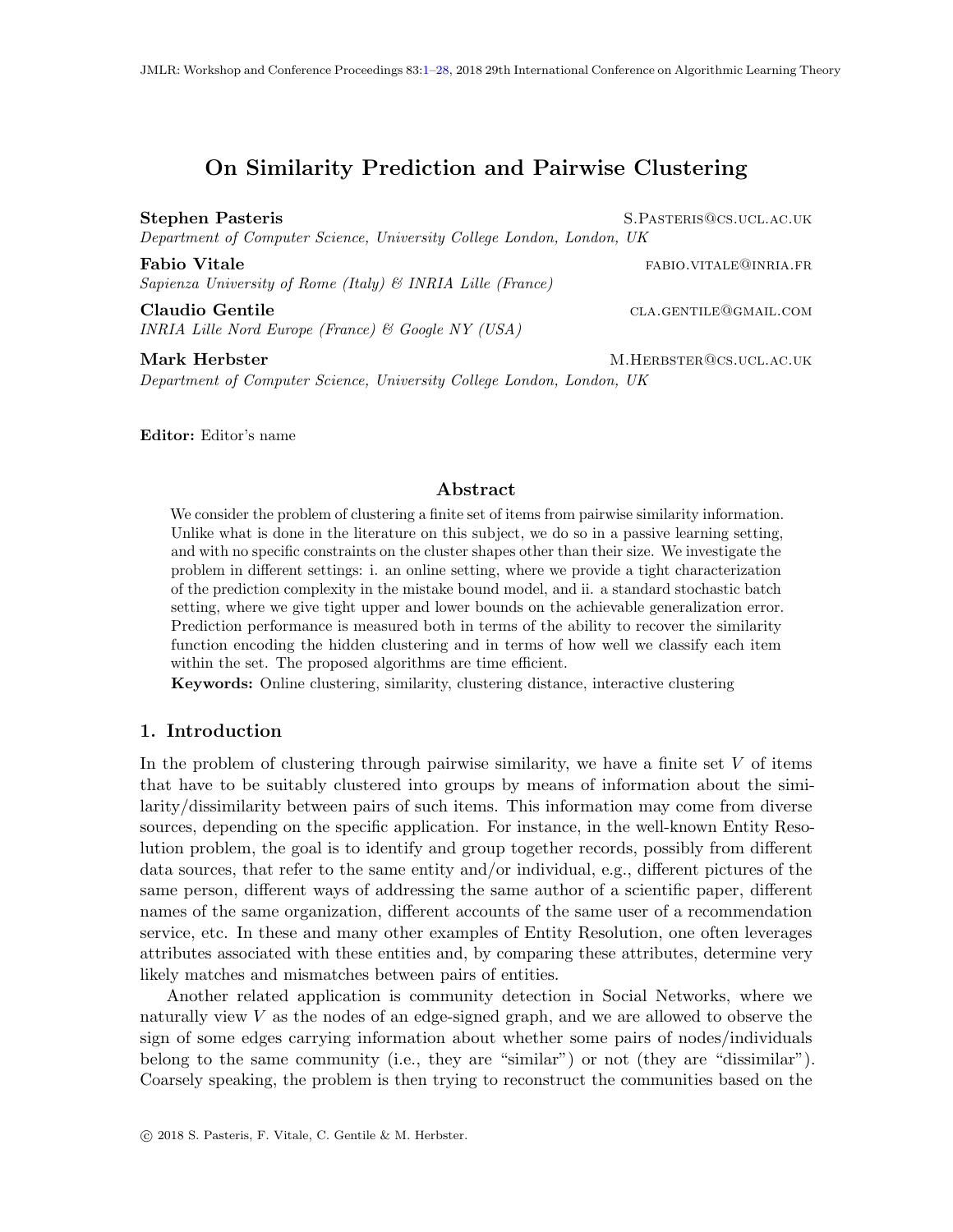observed relationships and, as a byproduct, inferring the sign of new pairwise relationships. Yet, this inference process is clearly prone to errors, for we do not observe all possible pairwise relationships over  $V$ . Moreover, small-world phenomena have to be taken into duly account, since this is a typical scenario where the clusters are strongly unbalanced in size, and we would like to be able to take advantage of this pattern as well.

In this paper, we consider the task of building a clustering of a finite set of items V from pairwise similarity/dissimilarity information. This information is assumed to be consistent with an unknown clustering  $\mathcal{D} = \{D_1, \ldots, D_k\}$  that we want to reconstruct. We measure the reconstruction error in different ways, depending on whether our algorithms output after training a clustering  $\mathcal C$  or merely similarity relationship Y (which need not be transitive). In the former case, our metric will be the misclassification error between  $\mathcal C$  and  $\mathcal D$ , which is essentially the number of items in the learner's output clustering  $\mathcal C$  that are misclassified, as compared to the ground truth  $\mathcal{D}$ . In the latter case, our reconstruction error will be the Hamming (distance) error between Y and  $\mathcal{D}$  ( $\mathcal{D}$  being viewed as a transitive similarity relationship over  $V$ ), which is essentially the number of item pairs labeled by ground truth  $D$  that are misclassified by  $C$ . We investigate two learning settings, an online setting in the mistake bound model [\(Littlestone,](#page-14-0) [1987\)](#page-14-0), and a batch stochastic setting with train/test split. In the online setting, we deliver a tight characterization of the predictive complexity of the problem when we have no specific constraints on the cluster shapes other than their size and their number. We give upper and lower mistake bounds, the upper bound being achieved by a novel and efficient algorithm whose predictive bias is towards the existence of a few large clusters and many small ones (just as in the above mentioned community detection scenario). By means of standard online-to-batch conversions, these upper bounds can immediately be turned to generalization error bounds holding in a batch stochastic setting w.r.t. the Hamming error. Yet, our focus in batch stochastic settings is on misclassification error, rather than Hamming error. Assuming randomly drawn training pairs, we prove tight upper and lower bounds on the achievable misclassification error on unseen pairs, the bridge between the two settings being established by a novel reduction turning small Hamming error into small misclassification error.

Related work. The problem we are considering here can be seen as an instance of matrix & metric learning through noise-free labels. The field includes a fair amount of work, hence we can hardly do it justice here. We now outline some of the main contributions in matrix & metric learning, with an emphasis on those we believe are mostly related to the current paper. Relevant work in matrix learning, specifically in online settings, includes [Tsuda](#page-14-1) [et al.](#page-14-1) [\(2005\)](#page-14-1); [Warmuth](#page-14-2) [\(2007\)](#page-14-2); [Cavallanti et al.](#page-13-0) [\(2010\)](#page-13-0); [Kakade et al.](#page-13-1) [\(2012\)](#page-13-1); [Hazan et al.](#page-13-2) [\(2012\)](#page-13-2); [Gentile et al.](#page-13-3) [\(2013\)](#page-13-3); [Herbster et al.](#page-13-4) [\(2016\)](#page-13-4). In all these works, a major effort is devoted to designing appropriate regularization methods to drive the online optimization process and/or to incorporate available side information, spectral sparseness being of special concern. Yet, the resulting algorithms appear to be too general to deliver tight bounds for the special problem we are considering here and, moreover, their scaling properties make them unfit to practical usage for large problem instances. Early work in the mistake bound setting considered the problem of learning a binary relation over a finite set [Goldman](#page-13-5) [et al.](#page-13-5) [\(1993\)](#page-13-5); [Goldman and Warmuth](#page-13-6) [\(1993\)](#page-13-6). This setting generalizes online similarity prediction, but however leads to weaker bounds for similarity prediction. Metric learning is the special case of matrix learning where the matrix to be learned is positive semi-definite.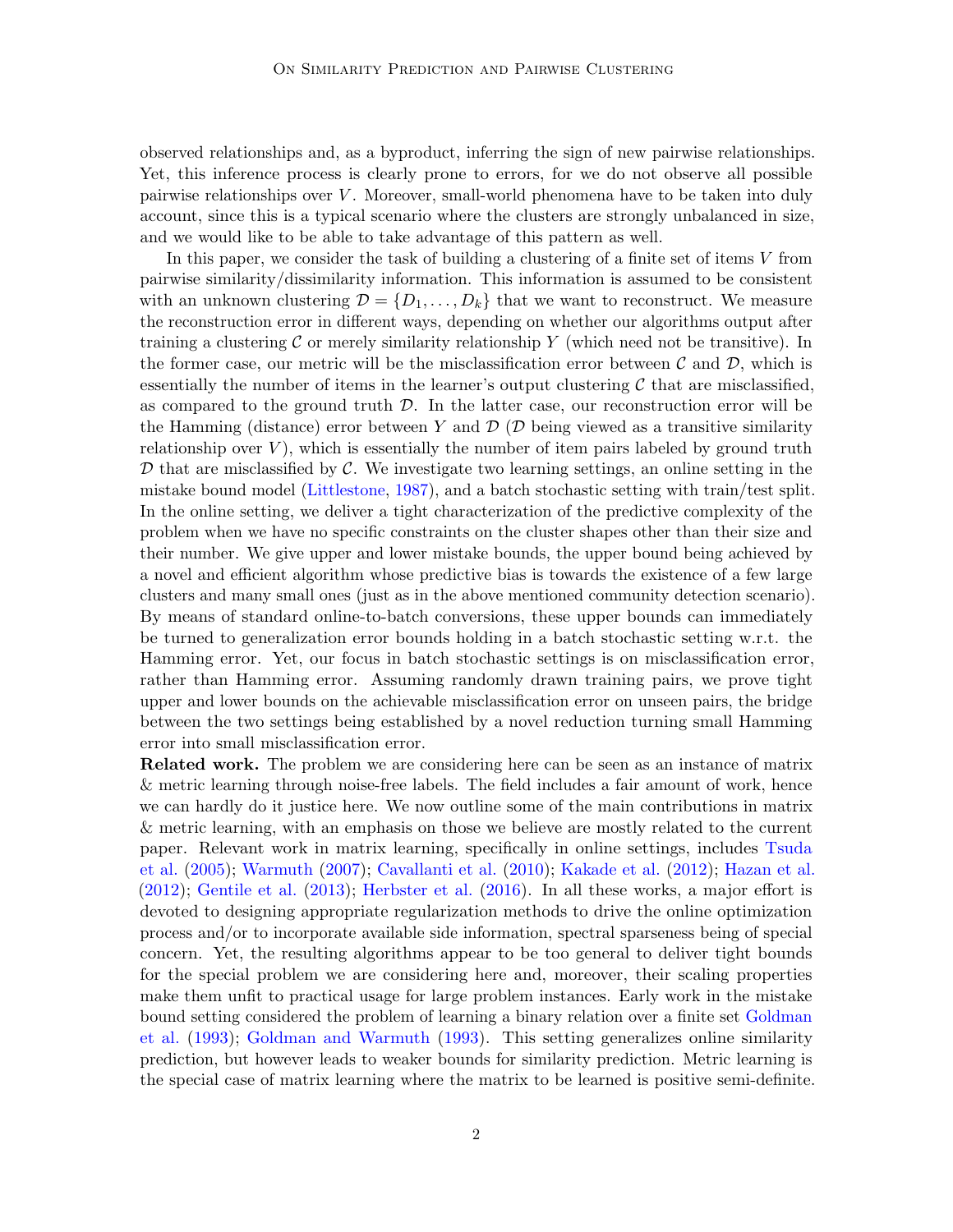Representative works include [Xing et al.](#page-14-3) [\(2002\)](#page-14-3); [Shalev-Shwartz et al.](#page-14-4) [\(2004\)](#page-14-4); [Maurer](#page-14-5) [\(2008\)](#page-14-5); [Cao et al.](#page-13-7) [\(2016\)](#page-13-7). In particular, [Cao et al.](#page-13-7) [\(2016\)](#page-13-7) work out generalization bounds based on a Rademacher complexity analysis which is again too general to deliver tight bounds for our specific problem; besides, they essentially consider only a Hamming distance-like error. In short, what distinguishes our work from the above previous work is that we produce not just similarity functions, but instead construct clusterings with an associated tight misclassification error analysis.

The so-called matrix completion task is also related to our work (see, e.g., [Koltchinskii](#page-14-6) [et al.](#page-14-6) [\(2016\)](#page-14-6) for a representative work, as well as references therein). Yet, the typical goal there is to come up with matrix recovery methods whose error rates are again measured through a Hamming distance-like error (i.e., the Frobenious norm distance), with no specific concerns in clustering.

Closer in spirit to our work is the general line of research on semi-supervised clustering/clustering with side information, where the must-link/cannot-link constraints can be seen as similarity feedback. Known references, mostly application-oriented, include [Ben-Dor et al.](#page-13-8) [\(1999\)](#page-13-8); [Demiriz et al.](#page-13-9) [\(1999\)](#page-13-9); [Basu et al.](#page-13-10) [\(2004\)](#page-13-10); [Kulis et al.](#page-14-7) [\(2009\)](#page-14-7), the formal statements therein being fairly different from ours. Somewhat closer to our paper from the formal standpoint within semi-supervised clustering is the thread on interactive clustering/clustering with queries. Here, the learner is allowed to interactively ask for feedback in the form of suitable *queries*, e.g., split and merge queries [\(Balcan and Blum,](#page-12-0) [2008;](#page-12-0) [Awasthi et al.,](#page-12-1) [2017\)](#page-12-1), and similarity/same-cluster queries [\(Davidson et al.,](#page-13-11) [2014;](#page-13-11) [Ashtiani et al.,](#page-12-2) [2016;](#page-12-2) [Mazumdar](#page-14-8) [and Saha,](#page-14-8)  $2017a,b$  $2017a,b$ . Unlike our paper, in many of these works, the goal is to achieve *exact*, rather than approximate, reconstruction of the ground-truth clustering by asking as few queries as possible. As a sample of the available results in this literature, in the interactive feedback paper of [Balcan and Blum](#page-12-0) [\(2008\)](#page-12-0), the authors focus on clusters having specific shapes, that is, coming from a specific collection  $\beta$  of subsets of V. They show that the number of queries that suffice is either constant or logarithmic in  $n$ , but is also dependent on the "descriptional" complexity of  $\mathcal{B}$ , e.g., if V is a set of n points on the real line and  $\mathcal{B}$ is the set of intervals, then  $k \log n$  queries suffice; more generally,  $\mathcal{O}(k^3 \log |\mathcal{B}|)$  queries are enough when computationally inefficient algorithms are also considered. Yet, generalizing their argument to clusters of arbitrary shapes (i.e.,  $\mathcal{B} = 2^V$ ), as we have them here, easily leads in general to the trivial bound of  $\mathcal{O}(n)$  queries. [Davidson et al.](#page-13-11) [\(2014\)](#page-13-11) show that  $\Theta(k n)$  similarity queries are both necessary and sufficient to achieve exact reconstruction, the lower bound holding specifically in the case of (almost) equally-sized clusters. Yet, unlike our paper, they work in an active learning setting. Still in the active setting, [Mazumdar](#page-14-8) [and Saha](#page-14-8) [\(2017a,](#page-14-8)[b\)](#page-14-9) consider ways to sharpen the above bound by means of further side information available to the learner beyond queries. Their results are generally incomparable to ours, for besides dealing with active learning and exact reconstruction, they also allow for similarity labels to be noisy.

Finally, correlation clustering [\(Bansal et al.,](#page-12-3) [2004\)](#page-12-3) is also similar in flavor to some of our results. In correlation clustering, a similarity relationship Y on item pairs is given, and the goal is to find a clustering C which minimizes the Hamming error between Y and C. The problem, as stated, is NP-hard, and a number of approximation algorithms exist (e.g., [Bansal et al.](#page-12-3) [\(2004\)](#page-12-3); [Demaine et al.](#page-13-12) [\(2006\)](#page-13-12)). Although inspired by these results as well,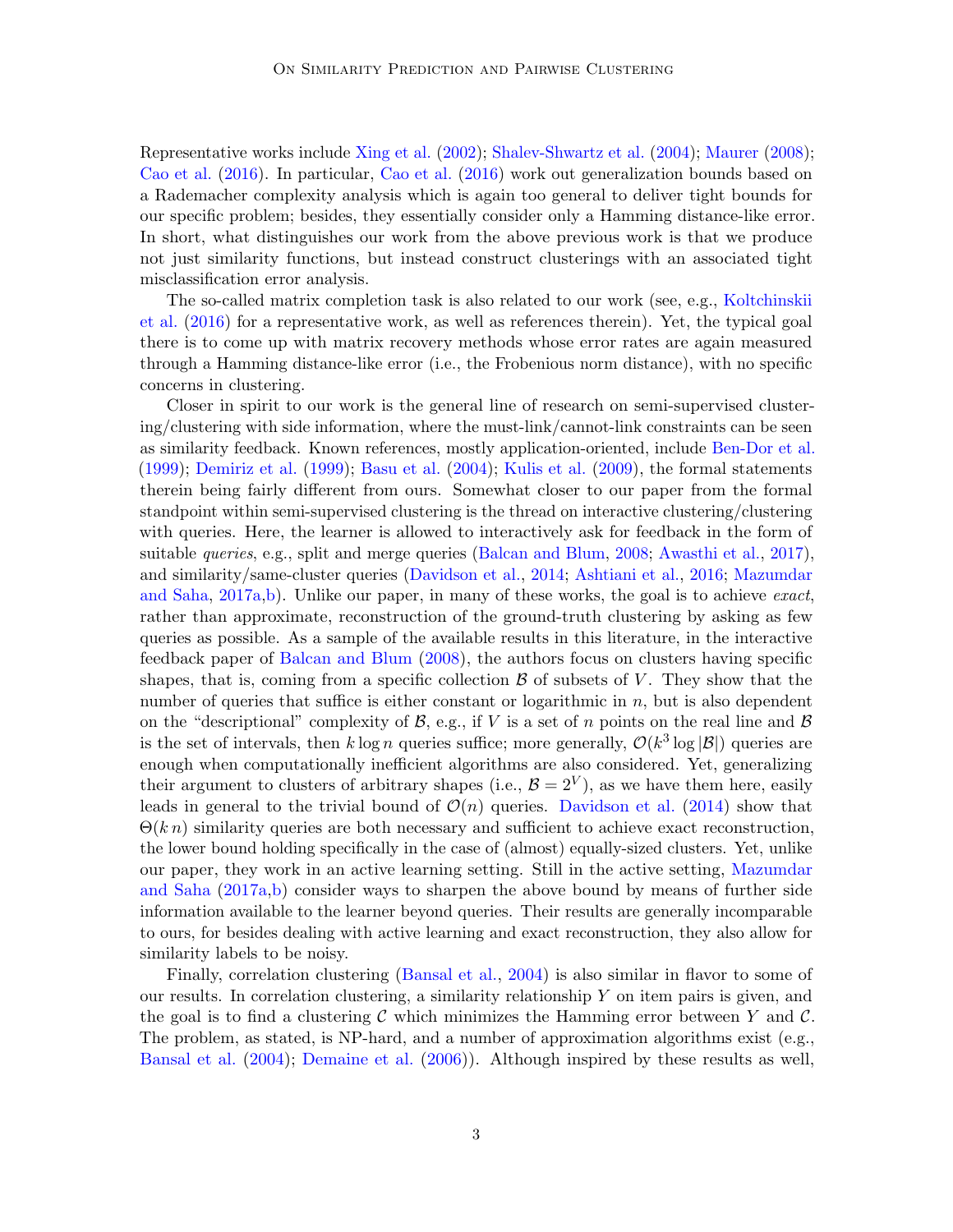our focus here is slightly different: we seek to provide efficient algorithms that compute a clustering with associated predictive performance guarantees.

## <span id="page-3-0"></span>2. Preliminaries and Notation

We now introduce our main notation along with basic preliminaries. Given a finite set  $V = \{1, \ldots, n\}$ , a clustering D over V is a partition of V into sets  $\mathcal{D} = \{D_1, \ldots, D_k\}$ . Each  $D_i$  is called a *cluster*. A *similarity* graph  $G = (V, \mathcal{P})$  over V is an undirected (but not necessarily connected) graph where, for each pairing  $(v, w) \in V^2$ , v and w are similar if  $(v, w) \in \mathcal{P}$ , and *dissimilar*, otherwise. Notice that the similarity relationship so defined need not be transitive. We shall interchangeably represent a similarity graph over V through a binary  $n \times n$  similarity matrix  $Y = [y_{v,w}]_{v,w=1}^{n \times n}$  whose entry  $y_{v,w}$  is 1 if items v and w are similar, and  $y_{v,w} = 0$ , otherwise. A clustering D over V can be naturally associated with a similarity graph  $G = (V, \mathcal{P}_D)$  whose edge set  $\mathcal{P}_D$  is defined as follows: given  $v, w \in V$ , then  $(v, w) \in \mathcal{P}_{\mathcal{D}}$  if and only if there exists a cluster  $D \in \mathcal{D}$  with  $v, w \in D$ . In words, G is made up of  $k$  disjoint cliques. It is only in this case that the similarity relationship defined through  $G$  is transitive. Matrix Y represents a clustering if, after permutation of rows and columns, it ends up being block-diagonal, where the *i*-th block is a  $d_i \times d_i$  matrix of ones,  $d_i$ being the size of the *i*-th cluster. Given clustering  $D$ , we find it convenient to define a map  $\mu_{\mathcal{D}}: V \to \{1, \ldots, k\}$  in such a way that for all  $v \in V$  we have  $v \in D_{\mu_{\mathcal{D}}(v)}$ . In words,  $\mu_{\mathcal{D}}$  is a class assignment mapping, so that v and w are similar w.r.t. D if and only if  $\mu_{\mathcal{D}}(v) = \mu_{\mathcal{D}}(w)$ .

Given two similarity graphs  $G = (V, \mathcal{P})$  and  $G' = (V, \mathcal{P}')$ , the Hamming (distance) error between G and G', denoted here as  $HA(\mathcal{P}, \mathcal{P}')$ , is defined as

$$
HA(\mathcal{P}, \mathcal{P}') = \left| \{ (v, w) \in V^2 : (v, w) \in \mathcal{P} \land (v, w) \notin \mathcal{P}' \lor (v, w) \notin \mathcal{P} \land (v, w) \in \mathcal{P}' \} \right|,
$$

where  $|A|$  is the cardinality of set A. The same definition applies in particular to the case when either G or G' (or both) represent clusterings over V. By abuse of notation, if  $D$  is a clustering and  $G = (V, \mathcal{P})$  is a similarity graph, we will often write  $HA(\mathcal{D}, \mathcal{P})$  to denote  $HA(\mathcal{P}_{\mathcal{D}},\mathcal{P})$ , where  $(V,\mathcal{P}_{\mathcal{D}})$  is the similarity graph associated with  $\mathcal{D}$ , so that  $HA(\mathcal{P}_{\mathcal{D}},\mathcal{D})=0$ . Moreover, if the similarity graphs  $G$  and  $G'$  are represented by similarity matrices, we may equivalently write  $HA(Y, Y')$ ,  $HA(Y, \mathcal{D})$ , and so on. The quantity  $HA(.)$  is very closely related to the so-called Mirkin metric [\(Mirkin,](#page-14-10) [1996\)](#page-14-10) over clusterings, as well as to the (complement of the) Rand index [\(Rand,](#page-14-11) [1971\)](#page-14-11), see, e.g., [Meila](#page-14-12) [\(2012\)](#page-14-12).

Another "distance" that applies specifically to clusterings is the misclassification error distance, denoted here as  $ER($ ,  $)$ , and defined as follows. Given two clusterings  $\mathcal{C} = \{C_1, \ldots, C_\ell\}$ and  $\mathcal{D} = \{D_1, \ldots, D_k\}$  over V, repeatedly add the empty set to the smaller of the two so as to obtain  $\ell = k$ . Then

$$
ER(\mathcal{C}, \mathcal{D}) = \min_{f} \sum_{D \in \mathcal{D}} |D \setminus f(D)|,
$$

the minimum being over all bijections from  $\mathcal D$  to  $\mathcal C$ . In words,  $\text{ER}(\mathcal C,\mathcal D)$  measures the smallest number of classification mistakes over all class assignments of clusters in  $\mathcal D$  w.r.t. clusters in C. This is basically an unnormalized version of the classification error (distance) considered, e.g., in [Meila](#page-14-13) [\(2007\)](#page-14-13). An illustrative example to gain intuition on the ER metric is the following: Suppose  $V = \{1, 2, 3, 4, 5, 6\}$ , and we have clusterings  $C = \{\{1, 2, 3\}, \{4, 5\}, \{6\}\}\$ and  $\mathcal{D} = \{\{1, 2\}, \{3, 4\}, \{5\}, \{6\}\}\.$  In order to turn C into D, we operate on C by moving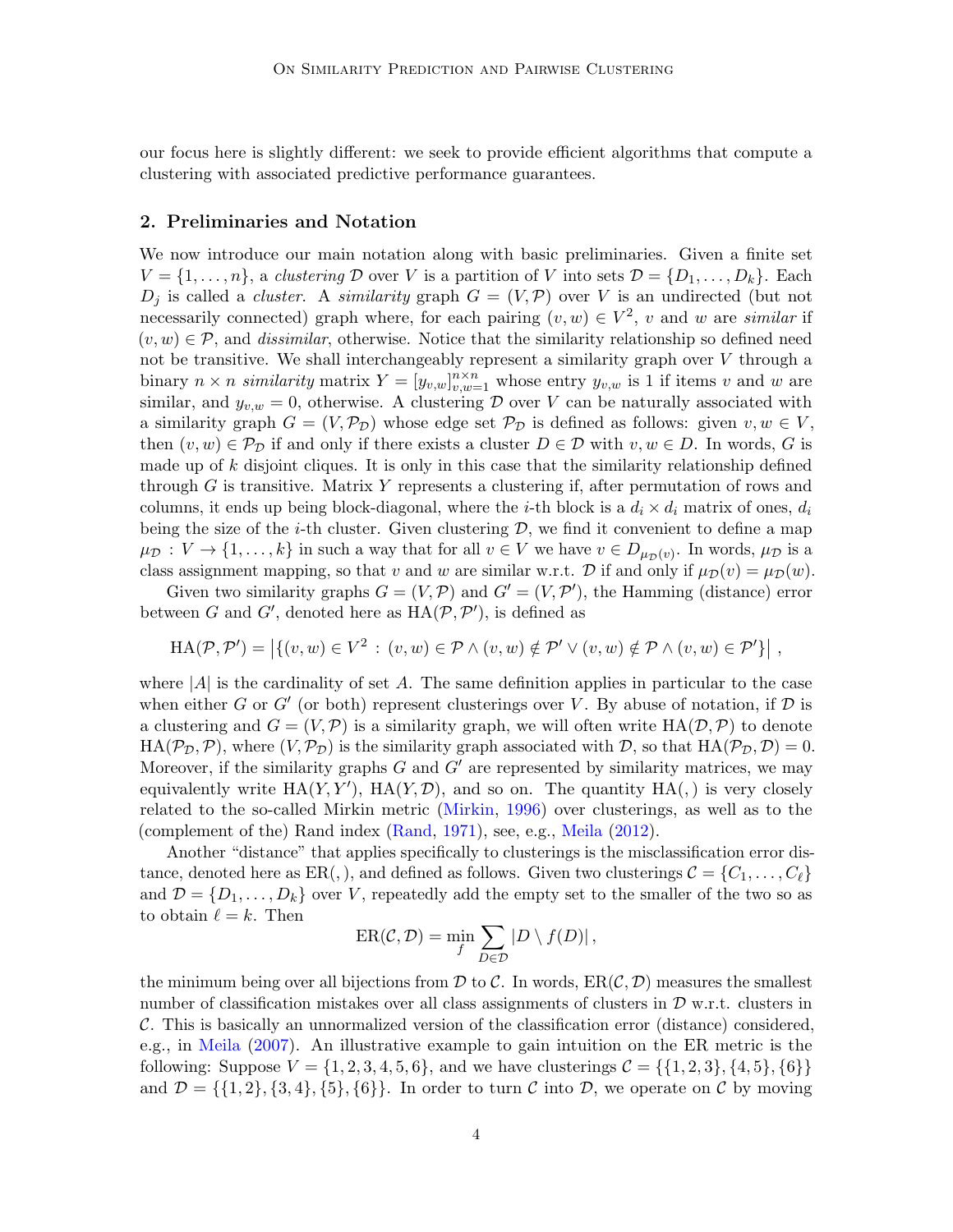item 3 from the first cluster  $\{1, 2, 3\}$  to the second cluster  $\{4, 5\}$ , and item 5 from the second cluster  $\{4, 5\}$  to a new cluster. Since this is the minimal number of moves we need to make, we have  $ER(\mathcal{C}, \mathcal{D}) = 2$ .

Finally, the (Jaccard) distance  $\text{DIST}(A, B)$  between sets A and B, with  $A, B \subseteq V$  is defined as

$$
\text{DIST}(A, B) = \frac{|A \setminus B| + |B \setminus A|}{|A \cup B|}.
$$

Recall that  $DIST($ ,) is a proper metric on the collection of all finite sets. Moreover, observe that  $dist(A, B) = 1$  if and only if A and B are disjoint.

#### 2.1. Learning settings

We are interested in predicting similarities and/or computing clusterings over  $V = \{1, \ldots, n\}$ based on binary similarity/dissimilarity information contained in a similarity matrix  $Y$ , whose entries are only partially observed. In particular, we are given a training set  $S$  of m binary-labeled pairs  $\langle (v, w), y_{v,w} \rangle \in V^2 \times \{0, 1\}$  $\langle (v, w), y_{v,w} \rangle \in V^2 \times \{0, 1\}$  $\langle (v, w), y_{v,w} \rangle \in V^2 \times \{0, 1\}$ , drawn uniformly at random<sup>1</sup> from  $V^2$ , and our goal is to either build a clustering  $C$  over  $V$  so as to achieve small misclassification error  $ER(\mathcal{C}, Y)$ , or a similarity prediction model (that is, an estimated similarity matrix) Y so as to achieve small Hamming error  $HA(Y, Y)$ . In both cases, the error is computed on the whole matrix Y (clearly enough, this is sensible only when m is significantly smaller than  $n^2$ ). The similarity matrix Y will always be consistent with a given unknown clustering  $\mathcal D$  over V. Notice that the number of clusters k will also be unknown to the prediction/clustering algorithms. Hence, if the goal is to simply predict similarities over  $V$ , the error of our inference procedures will be measured through HA. On the other hand, if our final goal is not to merely predict similarities, but to produce a clustering over V then our error will be measured through ER. In fact, we shall do the above in different ways, corresponding to the content of the next three sections:

- 1. By investigating the problem of online prediction of pairwise similarities in the standard mistake bound model of online learning [\(Littlestone,](#page-14-0) [1987\)](#page-14-0). Using a simple online-tobatch conversion, we will make the online algorithm compute a similarity prediction model  $\hat{Y}$  for the unseen entries of Y. Since  $\hat{Y}$  itself is not guaranteed to be a clustering over V, error in this case will be measured through  $HA(\hat{Y}, Y)$ .
- 2. By an indirect approach that exhibits a (tight) reduction from similarity prediction methods measured through HA (like those coming from Item 1 above) to clustering methods measured through ER. The machinery developed in Item 1 may thus be a possible input to this reduction.
- 3. Through a direct approach, by presenting a specific baseline algorithm whose goal is to build a clustering  $\mathcal C$  over V based on a training set S drawn at random, and the discrepancy between C and D will be measured through  $ER(\mathcal{C}, \mathcal{D})$ .

<span id="page-4-0"></span><sup>1.</sup> For simplicity of presentation, we will assume throughout that, when drawn at random from  $V$ , the samples in S are drawn with replacement.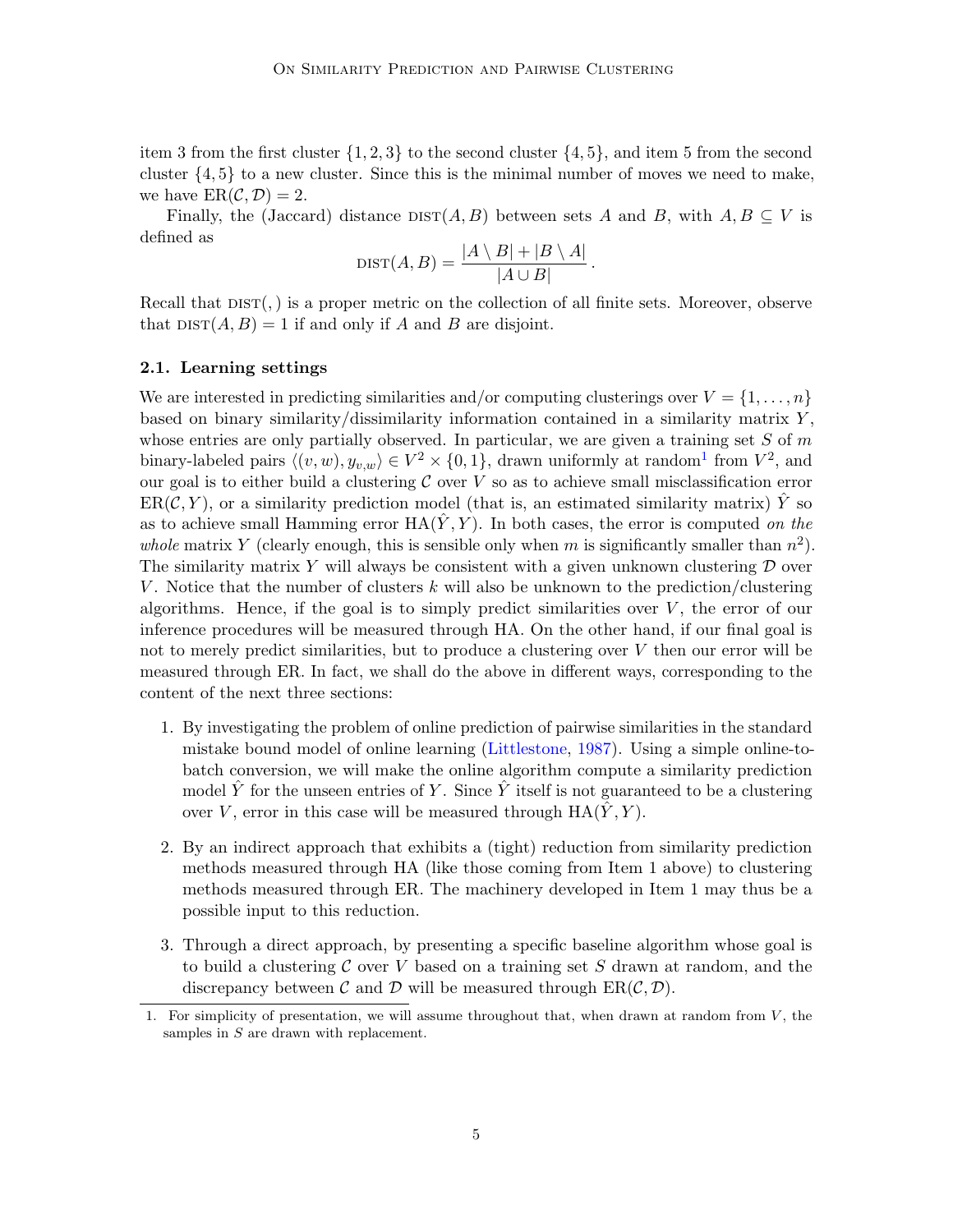## <span id="page-5-2"></span>3. Online Similarity Prediction

In this section, we consider similarity prediction in the online mistake bound model, where an example sequence  $S = \langle (v_1, w_1), y_{v_1, w_1} \rangle, \dots, \langle (v_m, w_m), y_{v_m, w_m} \rangle$  is revealed incrementally in rounds. In the t-th round the algorithm is compelled to predict the similarity label  $y_{v_t,w_t} \in$  $\{0, 1\}$ , given the previous  $t-1$  examples  $\langle (v_1, w_1), y_{v_1, w_1} \rangle, \ldots, \langle (v_{t-1}, w_{t-1}), y_{v_{t-1}, w_{t-1}} \rangle$ , and  $(v_t, w_t)$ . Denote by  $\hat{y}_t \in \{0, 1\}$  the prediction issued by the algorithm in round t. After prediction, the true label  $y_t = y_{v_t,w_t}$  is revealed, and we say that the algorithm has made a prediction mistake if  $\hat{y}_t \neq y_t$ . The aim is to minimize the number of mistaken predictions on any example sequence  $S$ . Sequence  $S$  can be generated by an adaptive adversary, but the labels  $y_{v_t,w_t}$  are assumed to be consistent with an underlying clustering  $\mathcal{D} = \{D_1, D_2, \ldots, D_k\}$  over V, with cluster sizes  $d_1, d_2, \ldots, d_k$ . Throughout, we assume w.l.o.g. that  $d_1 \leq d_2 \leq \ldots \leq d_k$ .

This problem has been studied before, and can be cast as a special case of online matrix/metric learning (e.g., [Shalev-Shwartz et al.](#page-14-4) [\(2004\)](#page-14-4); [Tsuda et al.](#page-14-1) [\(2005\)](#page-14-1); [Warmuth](#page-14-2) [\(2007\)](#page-14-2); [Cavallanti et al.](#page-13-0) [\(2010\)](#page-13-0); [Kakade et al.](#page-13-1) [\(2012\)](#page-13-1); [Hazan et al.](#page-13-2) [\(2012\)](#page-13-2); [Gentile et al.](#page-13-3) [\(2013\)](#page-13-3)). Yet, a direct application of techniques available from those papers would give rise to suboptimal results in terms of both mistake bound and running time. For instance, we may use the adaptation of the Matrix Winnow algorithm [\(Warmuth,](#page-14-2) [2007\)](#page-14-2) from [Gentile](#page-13-3) [et al.](#page-13-3) [\(2013\)](#page-13-3), that provides a mistake bound of the form  $|\Phi^G|$   $(\max_{v,w\in V} R_{v,w}^G)$  log n, where  $|\Phi^G|$  is the cutsize determined by a graph G over V, and the  $R_{v,w}^G$  are the corresponding effective resistance factors. If G therein is the complete graph<sup>[2](#page-5-0)</sup> then it is easy to see that  $|\Phi^G| = \sum_{i=1}^k d_i (n - d_i) = n^2 - \sum_{i=1}^k d_i^2$ , and all effective resistance factors  $R_{v,w}^G$  are  $2/n$ . Up to multiplicative constants, this results in a mistake bound of the form

<span id="page-5-1"></span>
$$
\left(n - \frac{1}{n} \sum_{i=1}^{k} d_i^2\right) \log n. \tag{1}
$$

Moreover, the running time per round of this algorithm is  $\mathcal{O}(n^3)$ , since it requires to maintain and update at every round the SVD of a  $n \times n$  matrix.

An even simpler baseline (belonging to folklore) – see pseudocode in Algorithm  $1 1 -$  is one where the algorithm maintains on the fly a spanning forest over  $V$  (i.e., a collection of disjoint trees covering  $V$ , each tree being a cluster), and at round  $t$  the algorithm predicts 1–"similar" on  $(v_t, w_t)$  if  $v_t$  and  $w_t$  belong to the same tree, and 0–"dissimilar", otherwise. If the actual label  $y_{v_t,w_t}$  is 1 and the algorithm is mistaken, then the two nodes  $v_t$  and  $w_t$ get connected by an edge, thereby merging two trees of the current forest into a bigger tree. It is easy to argue that if we start off from the degenerate forest made up of  $n$  singletons (as in Algorithm [1\)](#page-6-0), this algorithm makes at most  $n - k$  mistakes. Thus this algorithm has a predictive bias towards many "small" clusters.

Given the above state of affairs, a natural question is what is the optimal mistake bound for the problem of online learning k clusters of sizes  $d_1 \leq d_2 \leq \ldots \leq d_k$  over  $V = \{1, \ldots, n\}$ through pairwise similarity labels. In the rest of this section, we describe and analyze the time-efficient algorithm Oppa (Online Pairwise Prediction Algorithm) which incorporates a different predictive bias than the folklore algorithm mentioned above. We then complement

<span id="page-5-0"></span><sup>2.</sup> This choice of G seems best in the absence of further information.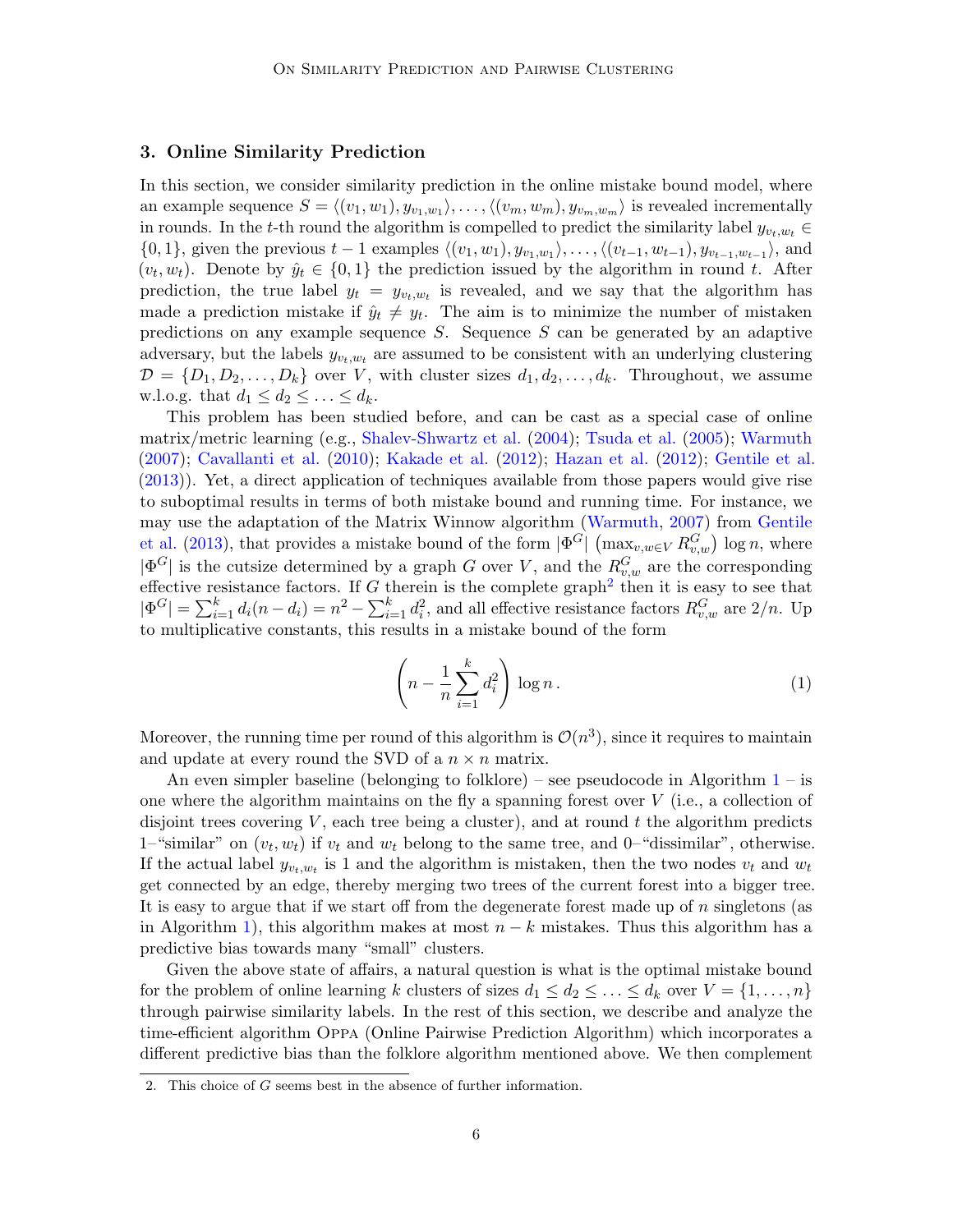Algorithm 1 Folk online clustering algorithm. **Input:** Item set  $V = \{1, \ldots, n\}.$ Initialization: •  $C = \{ \{v\} : v \in V \};$  // Let  $C_v$  denote the cluster containing v. For  $t = 1, \ldots, m$ : 1. Get pair  $(v_t, w_t) \in V^2$ ; 2. If  $C_{v_t} = C_{w_t}$  then  $\hat{y}_t = 1$ , else  $\hat{y}_t = 0$ : 3. Observe  $y_t := y_{v_t,w_t}$ ; if  $\hat{y}_t \neq y_t$  then  $C \leftarrow C \setminus C_w$  and  $C_v \leftarrow C_v \cup C_w$ ; **Output:** Clustering  $C$ .

<span id="page-6-0"></span>our analysis by showing through a lower bounding argument that no online algorithm can do better in terms of mistake bounds up to constant factors, thereby showing that Oppa is essentially optimal.

Oppa is described in Algorithm [2.](#page-7-0) Whereas the folklore algorithm is predictively biased to the case of many small clusters (large  $k$ ). Oppa is predictively biased to the case of few large "majority" clusters (implying a large  $d_k$ ). Thus the algorithms incorporate distinct predictive biases which are indirectly in opposition. In common with the folklore algorithm we maintain a clustering  $\mathcal{C}$ , and we predict consistently so that when two points are known to be in the same cluster we predict "similar." However, unlike the folklore algorithm if we do not know the two points to be "similar" we do not necessarily predict "dissimilar", in fact if it is the first time we have encountered both points we predict "similar." Intuitively this follows from the different predictive biases, as e.g., if we make a mistake on two novel points we now know the cardinality  $d_k$  of the majority cluster is reduced by one. Oppa maintains both a clustering C and a tag in  $\{\emptyset, A, B\}$  for each cluster  $C \in \mathcal{C}$ , the tags controlling both prediction and updates, as seen in Algorithm [2.](#page-7-0) The tagging through an amortized analysis (see proof of Theorem [1\)](#page-6-1) enables one to prove that the potential cardinality of the majority cluster is reduced by one every five mistakes. Both the folklore algorithm and Oppa can be implemented with a standard disjoint set data-structure ensuring a cumulative time complexity for m predictions of  $\mathcal{O}((n+m) \log^* n)$  for both algorithms.

<span id="page-6-1"></span>We have the following result.<sup>[3](#page-6-2)</sup>

**Theorem 1** Let  $\mathcal{D} = \{D_1, \ldots, D_k\}$  be any clustering of  $V = \{1, \ldots, n\}$ , with  $d_i = |D_i|$ ,  $i = 1, \ldots, k$ , and  $d_1 \leq d_2 \leq \ldots d_k$ . Then for any sequence of examples S labeled according to D, the number of mistakes made by OPPA on S is upper bounded by  $5(n - d_k)$ .

It is useful to contrast the upper bound for Oppa in Theorem [1](#page-6-1) to the bound for Matrix Winnow in [\(1\)](#page-5-1). Since  $\sum_{i=1}^k d_i^2 \leq (\sum_{i=1}^k d_i)$  (max<sub>i=1,0</sub>, di) = nd<sub>k</sub>, one can readily see that (1) is weaker than Theorem [1](#page-6-1) by at least a logarithmic factor. On the other hand, the latter is again generally incomparable to the folklore bound  $n - k$ . By constrast, the following (almost matching) lower bound holds.

<span id="page-6-3"></span><span id="page-6-2"></span><sup>3.</sup> All proofs are given in the appendix.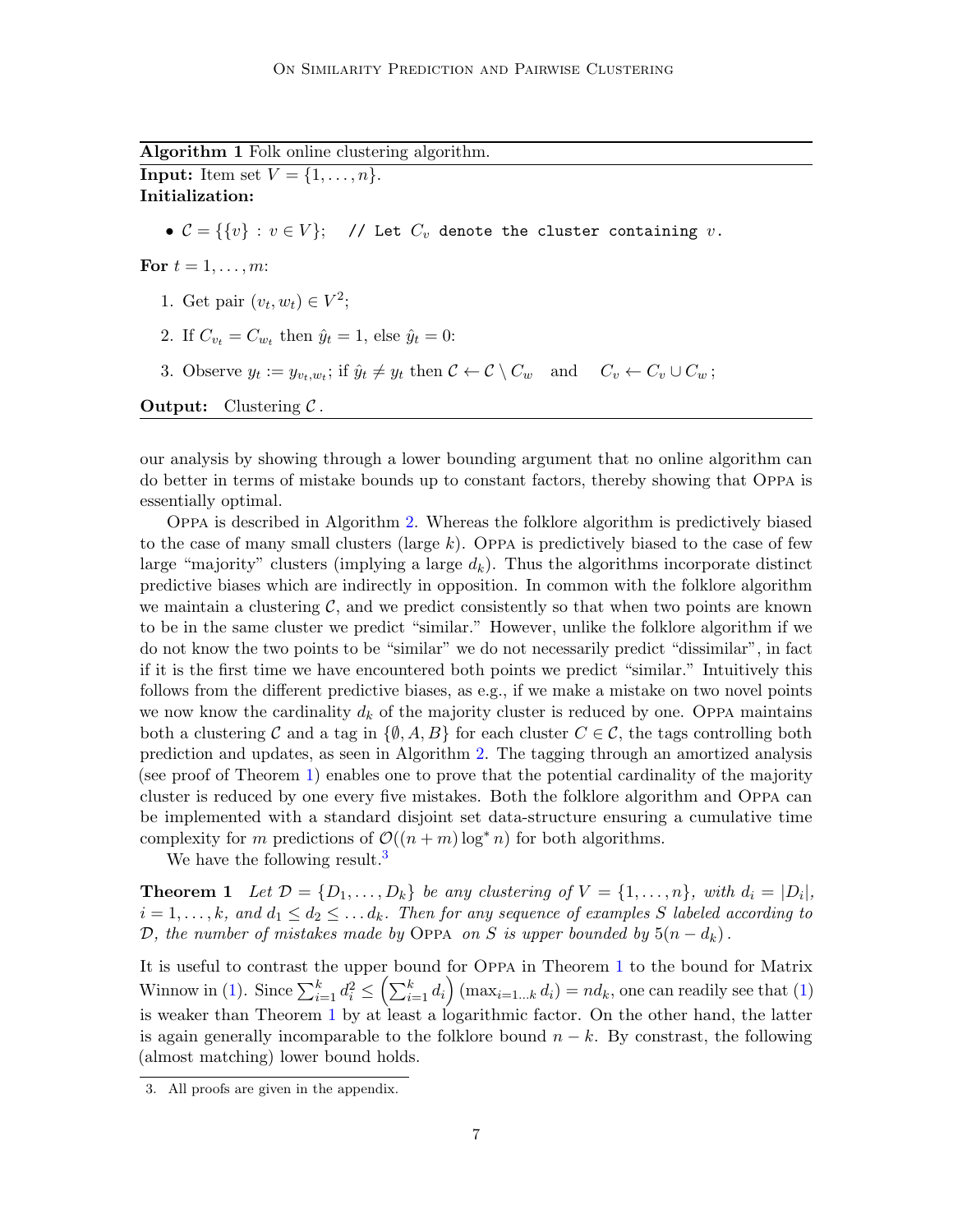Algorithm 2 The Online Pairwise Prediction Algorithm ( Oppa ).

<span id="page-7-0"></span>**Input:** Set  $V = \{1, ..., n\}$ . Initialization:

- $C = \{ \{v\} : v \in V \};$  // Let  $C_v$  denote the cluster containing  $v$ .
- For any  $v \in V$ , set tag  $\omega(C_v) \leftarrow \emptyset$ .

For  $t = 1, \ldots, m$ :

- 1. Get pair  $(v_t, w_t) \in V^2$ ;
- 2. If  $C_{v_t} = C_{w_t}$  then  $\hat{y}_t = 1$ ; //predict "similar"
- 3. Else define  $\zeta$  as the pair of tags  $(\omega(C_{v_t}), \omega(C_{w_t}))$ ; then predict as in the table (second column) and, upon observing  $y_t$ , if  $\hat{y}_t \neq y_t$  update as in the table (third column):

| Value of $\zeta$         | Prediction                   | On mistake execute:                                                    |
|--------------------------|------------------------------|------------------------------------------------------------------------|
| $(\emptyset, \emptyset)$ | Similar $(\hat{y}_t = 1)$    | $\zeta \leftarrow (A, A)$                                              |
| $(\emptyset, A)$         | Similar $(\hat{y}_t = 1)$    | $\zeta \leftarrow (A, B)$                                              |
| $(A, \emptyset)$         | Similar $(\hat{y}_t = 1)$    | $\zeta \leftarrow (B, A)$                                              |
| $(\emptyset, B)$         | Dissimilar $(\hat{y}_t = 0)$ | $\mathcal{C} \leftarrow \text{MERGE}_A(\mathcal{C}, C_{v_t}, C_{w_t})$ |
| $(B, \emptyset)$         | Dissimilar $(\hat{y}_t = 0)$ | $\mathcal{C} \leftarrow \text{MERGE}_A(\mathcal{C}, C_{v_t}, C_{w_t})$ |
| (A, B)                   | Dissimilar $(\hat{y}_t = 0)$ | $\mathcal{C} \leftarrow \text{MERGE}_A(\mathcal{C}, C_{v_t}, C_{w_t})$ |
| (B, A)                   | Dissimilar $(\hat{y}_t = 0)$ | $C \leftarrow \text{MERGE}_A(C, C_{v_t}, C_{w_t})$                     |
| (A, A)                   | Dissimilar $(\hat{y}_t = 0)$ | $\overline{C} \leftarrow \text{MERGE}_A(C, C_{v_t}, C_{w_t})$          |
| (B, B)                   | Dissimilar $(\hat{y}_t = 0)$ | $C \leftarrow \text{MERGE}_B(C, C_{v_t}, C_{w_t})$                     |

Algorithm 3 The  $MERGE_A(,,)/MERGE_B(,,)$  subroutine. **Input:** Clustering C, clusters  $C, C' \in \mathcal{C}$ .

- 1. Set  $C^* \leftarrow C \cup C';$
- 2. Set  $\mathcal{C} \leftarrow (\mathcal{C} \setminus \{C, C'\}) \cup \{C^*\};$
- 3. If operation is  $MERGE_A(C, C, C')$  set  $\omega(C^*) \leftarrow A;$
- 4. If operation is  $MERGE_B(C, C, C')$  set  $\omega(C^*) \leftarrow B;$

**Output:** Clustering C, tagging  $\omega(\cdot)$ .

**Theorem 2** Let  $\mathcal{D} = \{D_1, \ldots, D_k\}$  be any clustering of  $V = \{1, \ldots, n\}$ , with  $d_i = |D_i|$ ,  $i = 1, \ldots, k$ , and  $d_1 \leq d_2 \leq \ldots d_k$ . Then, for any online similarity prediction algorithm A, a sequence of examples  $S$  exists which is labeled according to  $D$ , and such that the number of mistakes made by A on S is at least  $n - k - d_k$ .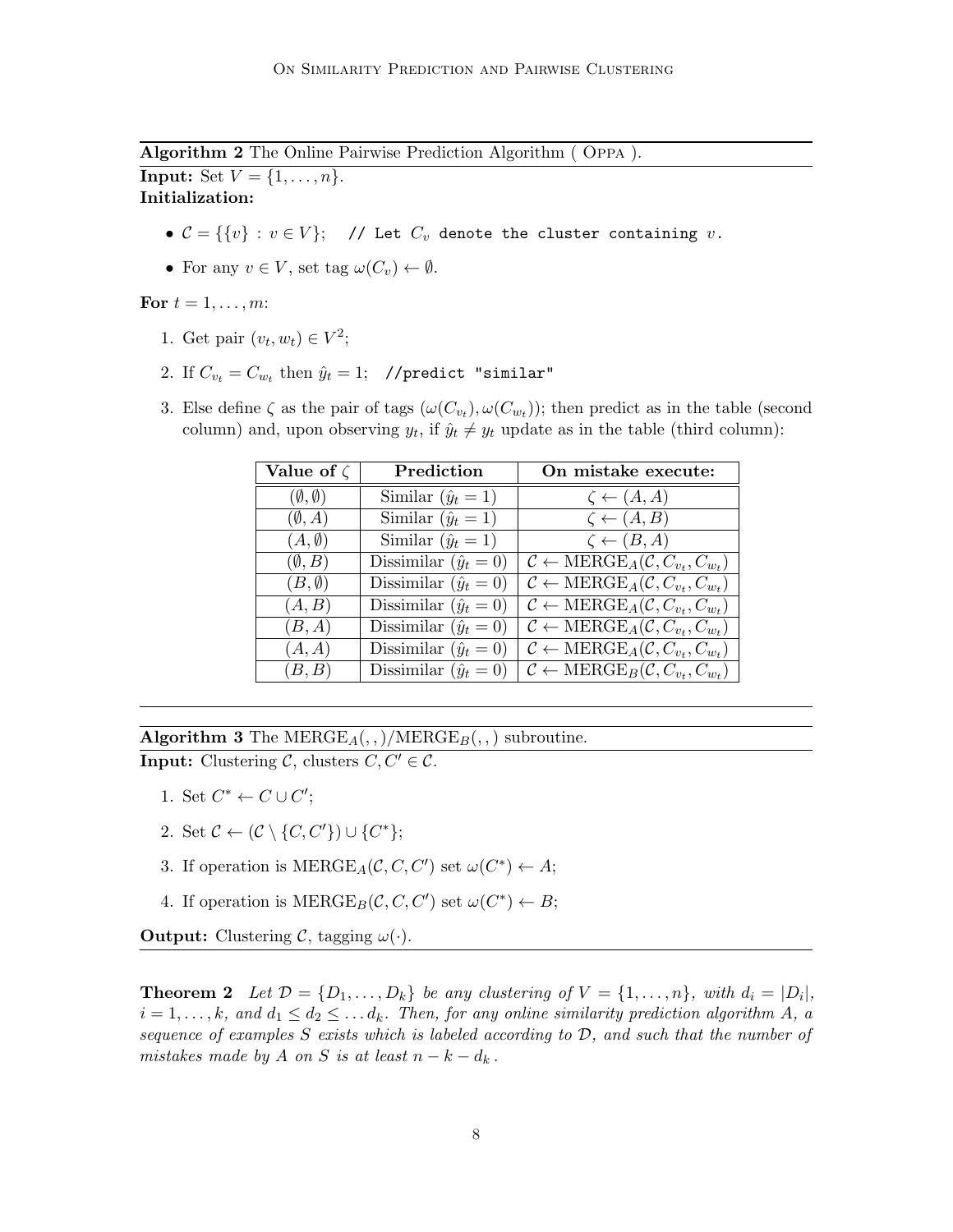Theorems [1](#page-6-1) and [2](#page-6-3) combined together provide a reasonably tight characterization of the complexity of online learning clusterings through pairwise similarity labels.

**Randomly drawn sequences.** Suppose now that the training sequence  $S$  is drawn uniformly at random. According to a standard online-to-batch conversion [\(Helmbold and](#page-13-13) [Warmuth,](#page-13-13) [1995\)](#page-13-13), one can pick at random one of the m similarity prediction models<sup>[4](#page-8-0)</sup> produced by OPPA during its online functioning, call this model  $\hat{Y}_S$ , and have a guarantee that the probability of making a mistake on an unseen pair  $(v, w)$  drawn again uniformly at random is  $\mathcal{O}(\frac{n-d_k}{m})$ . The probability also takes into account the random draw of S and the random draw of the model within the sequence of m models. Then, recalling the definition of  $HA($ ,) from Section [2,](#page-3-0) the upper bound in Theorem [1](#page-6-1) immediately entails the following.

**Corollary 3** Let  $\mathcal{D} = \{D_1, \ldots, D_k\}$  be any clustering of  $V = \{1, \ldots, n\}$ , with  $d_i = |D_i|$ ,  $i = 1, \ldots, k, \text{ and } d_1 \leq d_2 \leq \ldots d_k$ . Let  $S = \langle (v_1, w_1), y_{v_1, w_1} \rangle, \ldots, \langle (v_m, w_m), y_{v_m, w_m} \rangle$  be labeled according to D, and be such that  $(v_t, w_t)$  are drawn uniformly at random from  $V^2$ . Moreover, let  $\hat{Y}_t$  be the similarity prediction model produced by OPPA at the beginning of round t, for  $t = 1, \ldots, m$ . If  $\hat{Y}_S$  is drawn uniformly at random from the sequence  $\hat{Y}_1, \ldots, \hat{Y}_m$ , then

<span id="page-8-1"></span>
$$
\mathbb{E} \operatorname{HA}(\hat{Y}_S, Y) = \mathcal{O}\left(\frac{n^2}{m}(n - d_k)\right). \tag{2}
$$

In the above, the expectation is over the random draw of S and the random draw of  $\hat{Y}_S$  from the sequence  $\hat{Y}_1, \ldots, \hat{Y}_m$ .

#### 4. From HA to ER

This section exhibits a clustering algorithm that takes as input a similarity graph  $(V,\mathcal{P})$ (like one produced after a training phase as in Corollary [3](#page-8-1) of Section [3\)](#page-5-2) and gives in output a clustering C over V. The primary goal here is to show that for any other clustering  $D$  over V,  $ER(\mathcal{C}, \mathcal{D})$  is tightly related to  $HA(\mathcal{P}, \mathcal{D})$ . This algorithm will be a building block for later results, but it can also be of independent interest.

Our algorithm, called Robust Greedy Clustering Algorithm (rgca, for brevity), is displayed in Algorithm [4.](#page-9-0) The algorithm has two stages. The first stage is a robustifying stage where the similarity graph  $(V, \mathcal{P})$  is converted into a (more robust) similarity graph  $(V, \mathcal{Q})$  as follows: Given two distinct vertices  $v, w \in V$ , we have  $(v, w) \in \mathcal{Q}$  if and only if the Jaccard distance of their neighbourhoods (in  $(V,\mathcal{P})$ ) is not bigger than  $1 - a$ , for some distance parameter  $a \in [0, 1]$ . The second stage uses a greedy method to convert the graph  $(V, Q)$  into a clustering C. This stage proceeds in "rounds". At each round t we have a set  $A_t$  of all vertices which have not yet been assigned to any clusters. We then choose  $\alpha_t$  to be the vertex in  $A_t$  which has the maximum number of neighbours (under the graph  $(V, \mathcal{Q})$ ) in  $A_t$ , and take this set of neighbours (including  $\alpha_t$ ) to be the next cluster.

From a computational standpoint, the second stage of RGCA runs in  $\mathcal{O}(n^2 \log n)$  time, since on every round t we single out  $\alpha_t$  (which can be determined in log n time by maintaining a suitable heap data-structure), and erase all edges emanating from  $\alpha_t$  in the similarity

<span id="page-8-0"></span><sup>4.</sup> Unlike the folklore algorithm, Oppa is not guaranteed to deliver after training a prediction function which is itself a clustering over  $V$ .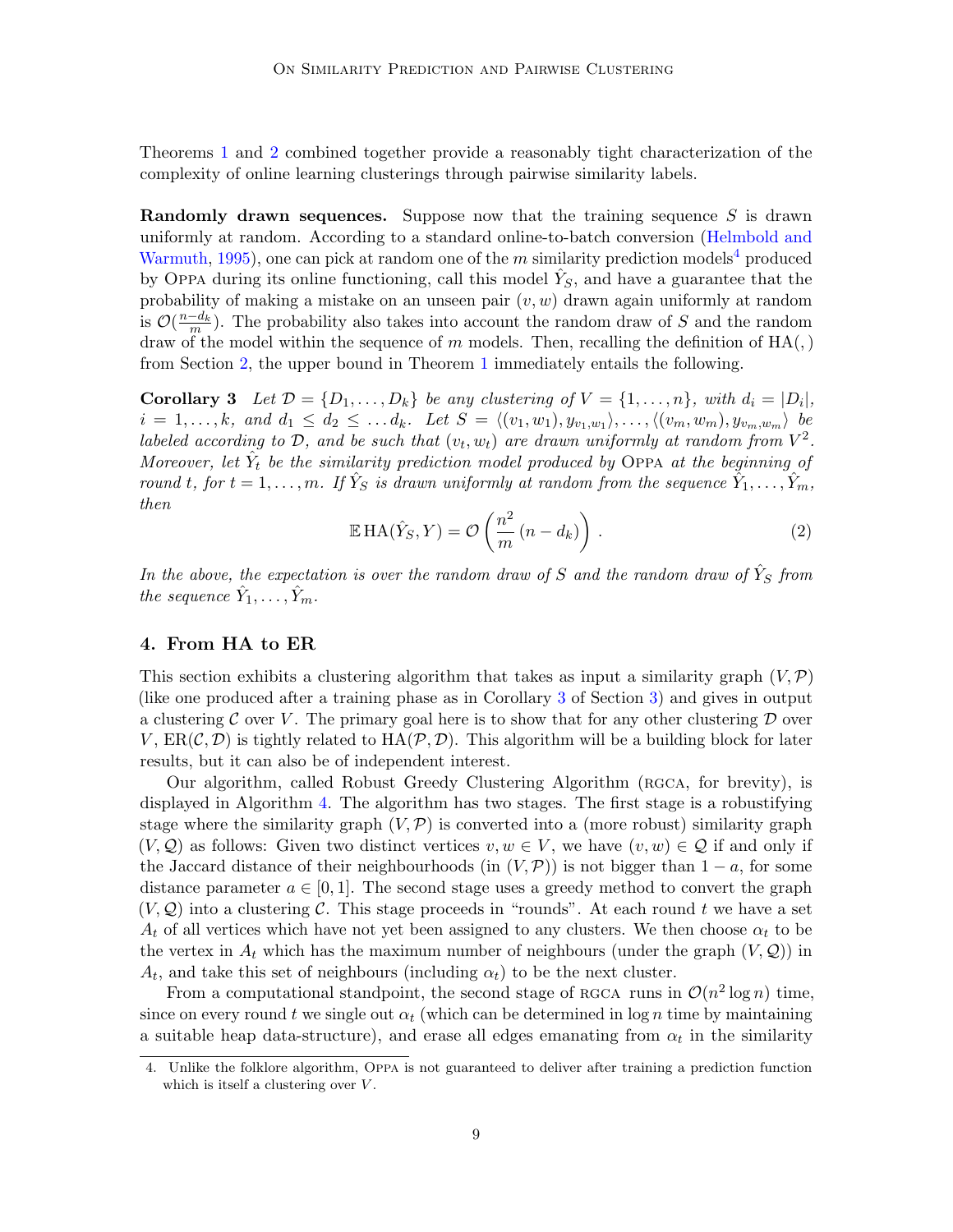<span id="page-9-0"></span>Algorithm 4 The Robust Greedy Clustering Algorithm **Input:** Similarity graph  $(V, \mathcal{P})$ ; distance parameter  $a \in [0, 1]$ .

- 1. For all  $v \in V$ , set  $\Gamma(v) \leftarrow \{v\} \cup \{w \in V : (v, w) \in \mathcal{P}\};$
- 2. Construction of graph  $(V, \mathcal{Q})$ : //First stage For all  $v, w \in V$  with  $v \neq w$ : If DIST  $(\Gamma(v), \Gamma(w)) \leq 1 - a$  then  $(i, j) \in \mathcal{Q}$ , otherwise  $(i, j) \notin \mathcal{Q}$ ;
- 3. Set  $A_1 \leftarrow V$ , and  $t \leftarrow 1$ ; //Second stage
- 4. While  $A_t \neq \emptyset$ :
	- For every  $v \in A_t$  set  $N_t(v) \leftarrow \{v\} \cup \{w \in A_t : (v, w) \in \mathcal{Q}\},\$
	- Set  $\alpha_t \leftarrow \operatorname{argmax}_{v \in A_t} |N_t(v)|$ ,
	- Set  $C_t \leftarrow N_t(\alpha_t)$ ,
	- Set  $A_{t+1} \leftarrow A_t \setminus C_t$ ,
	- $\bullet \ \ t \leftarrow t + 1$ :

**Output:**  $C_1, C_2, ..., C_{\ell}$ , where  $\ell = t - 1$ .

graph  $(V, \mathcal{Q})$ . On the other hand, the first stage of RGCA runs in  $\mathcal{O}(n^3)$  time, in the worst case, though standard techniques exist that avoid the all-pairs comparison, like a Locality Sensitive Hashing scheme applied to the Jaccard distance (e.g., [\(Rajaraman and Ullman,](#page-14-14) [2010,](#page-14-14) Ch.3)). We have the following result.

**Theorem 4** Let  $\mathcal{C} = \{C_1, \ldots, C_k\}$  be the clustering produced in output by RGCA when receiving as input similarity graph  $(V, \mathcal{P})$ , and distance parameter  $a = 2/3$ . Then for any clustering  $\mathcal{D} = \{D_1, \ldots, D_k\}$ , with  $d_i = |D_i|$ ,  $i = 1, \ldots, k$ , and  $d_1 \leq d_2 \leq \ldots d_k$  we have

<span id="page-9-1"></span>
$$
ER(C, \mathcal{D}) \le \min_{j=1,\dots,k} \left( \frac{12}{d_j} HA(\mathcal{P}, \mathcal{D}) + \sum_{i=1}^{j-1} d_i \right).
$$

Hence, if the chosen  $\mathcal D$  is the best approximation to  $\mathcal P$  w.r.t. HA(,), and we interpret  $(V, \mathcal{P})$  as a noisy version of  $\mathcal{D}$ , then small  $HA(\mathcal{P}, \mathcal{D})$  implies small  $ER(\mathcal{C}, \mathcal{D})$ . In particular,  $HA(\mathcal{P}, \mathcal{D}) = 0$  implies  $ER(\mathcal{C}, \mathcal{D}) = 0$  (simply pick  $j = 1$  in the minimum). Notice that this result only applies to the case when the similarity graph  $(V,\mathcal{P})$  is fully observed by our clustering algorithm. As we already said,  $(V,\mathcal{P})$  may in turn be the result of a similarity learning process when the similarity labels are provided by an unknown clustering  $\mathcal{D}$ . In this sense, Theorem [4](#page-9-1) will help us delivering generalization bounds (as measured by  $ER(\mathcal{C}, \mathcal{D})$ ), as a function of the generalization ability of this similarity learning process (as measured by  $HA(\mathcal{P}, \mathcal{D})$ .

The problem faced by RGCA is also related to the standard correlation clustering problem [\(Bansal et al.,](#page-12-3) [2004\)](#page-12-3). Yet, the goal here is somewhat different, since a correlation clustering algorithm takes as input  $(V,\mathcal{P})$ , but is aimed at producing a clustering C such that  $HA(\mathcal{P}, \mathcal{C})$ is as small as possible.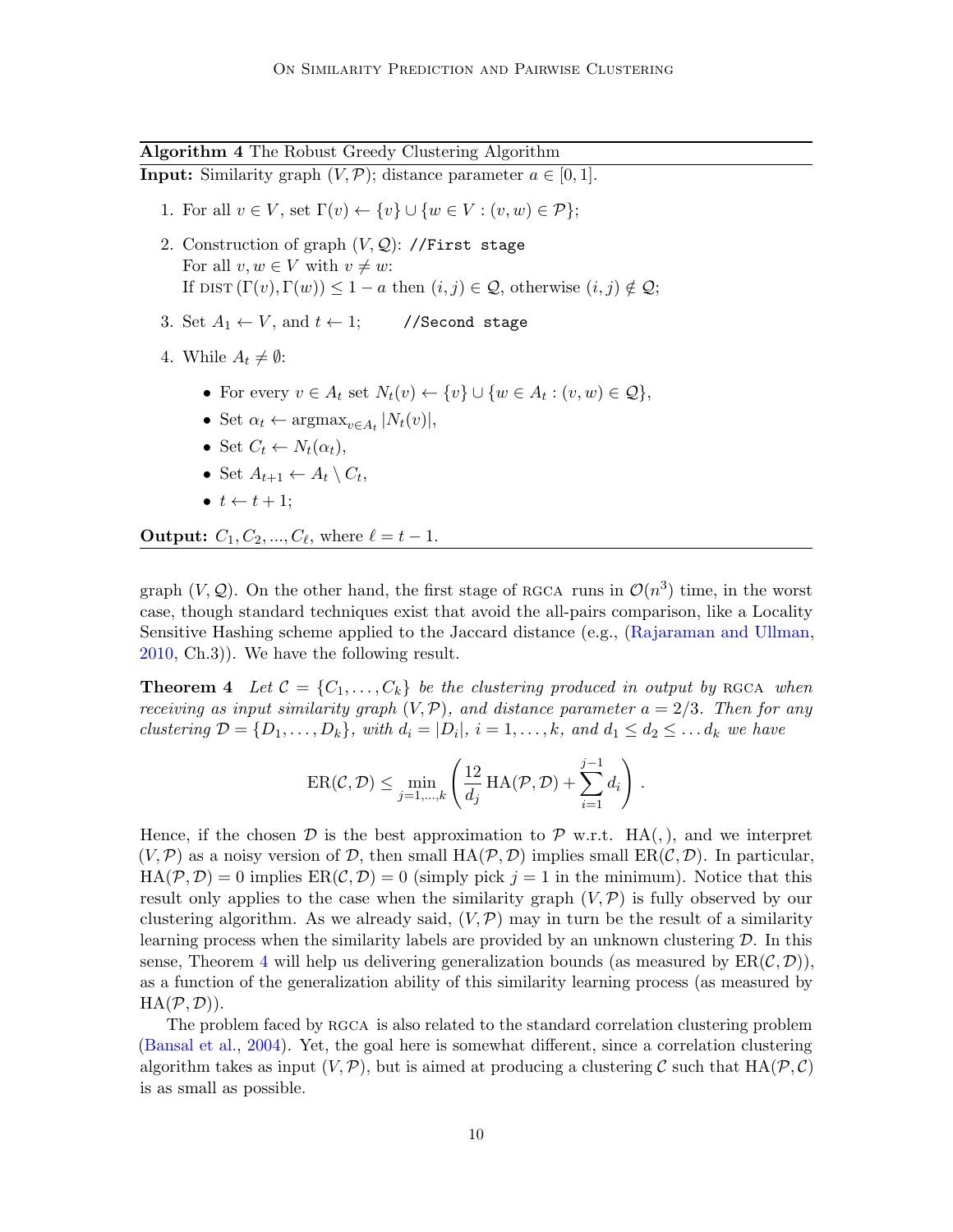In passing, we next show that the construction provided by RGCA is essentially optimal (up to multiplicative constants). Let  $G_{\mathcal{D}} = (V, E_{\mathcal{D}})$  be the similarity graph associated with clustering  $\mathcal{D}$ . We say that a clustering algorithm that takes as input a similarity graph over  $V$  and gives in output a clustering over  $V$  is *consistent* if and only if for every clustering D over V the algorithm outputs D when receiving as input  $G_{\mathcal{D}}$ . Observe that RGCA is an example of a consistent algorithm. We have the following lower bound.

**Theorem 5** For any finite set V, any clustering  $\mathcal{D} = \{D_1, D_2, \ldots, D_k\}$  over V, any positive constant  $\sigma$ , and any consistent clustering algorithm, there exists a similarity graph  $(V,\mathcal{P})$  such that  $HA(\mathcal{P},\mathcal{D}) \leq \sigma$ , while

<span id="page-10-0"></span>
$$
ER(C, \mathcal{D}) \ge \min_{j=1,\dots,k} \left( \frac{1}{2d_j} \sigma - 1 + \frac{1}{4} \sum_{i=1}^{j-1} d_i \right),
$$
\n(3)

or  $ER(\mathcal{C}, \mathcal{D}) \geq \frac{n}{2}$  $\frac{n}{2},$  where  ${\cal C}$  is the output produced by the algorithm when given  $(V,{\cal P})$  as input, and  $d_i = |D_i|$ ,  $i = 1, \ldots, k$ , with  $d_1 \leq d_2 \leq \ldots d_k$ .

From the proof given in the appendix, one can see that the similarity graph  $(V, \mathcal{P})$  used here is indeed a *clustering* over V so that, as the algorithm is consistent, the output  $\mathcal C$  must be such a clustering. This result can therefore be contrasted to the results contained, e.g., in [Meila](#page-14-12) [\(2012\)](#page-14-12) about the equivalence between clustering distances, specifically Theorem 26 therein. Translated into our notation, that result reads as follows:  $ER(C, D) \ge \frac{HA(P, D)}{16d}$  $\frac{\mathbf{A}(\nu,\nu)}{16d_k}$ . Our Theorem [5](#page-10-0) is thus sharper but, unlike the one in [Meila](#page-14-12) [\(2012\)](#page-14-12), it does not apply to any possible pairs of clusterings C and D, for in our case C is selected as a function of D.

We finally tie things together. The similarity graph  $(V,\mathcal{P})$  in input to RGCA may for instance be the predictor learned by a similarity learning algorithm, like Matrix Winnow [\(Warmuth,](#page-14-2) [2007\)](#page-14-2) or Oppa (Section [3\)](#page-5-2). Since none of the two algorithms output a clustering over V (despite the training labels are indeed consistent with a ground truth clustering  $\mathcal{D}$ ), this is where our reduction rgca comes into play. For the sake of concreteness, suppose that  $(V, \mathcal{P})$  is the model  $\hat{Y}_S$  generated by the online-to-batch conversion of Corollary [3](#page-8-1) applied to Oppa after seeing m-many randomly drawn pairs  $(v_t, w_t)$  labeled according to  $\mathcal{D}$ , and let  $\mathcal C$  be the corresponding clustering output by RGCA. Then, combining Theorem [4](#page-9-1) with Corollary [3,](#page-8-1) we conclude that  $\mathcal C$  satisfies

$$
\mathbb{E}\operatorname{ER}(\mathcal{C}, \mathcal{D}) \leq \mathbb{E}\left[\min_{j=1,\dots,k} \left(\frac{12}{d_j}\operatorname{HA}(\mathcal{P}, \mathcal{D}) + \sum_{i=1}^{j-1} d_i\right)\right]
$$
  
\n
$$
\leq \min_{j=1,\dots,k} \left(\frac{12}{d_j}\mathbb{E}\operatorname{HA}(\mathcal{P}, \mathcal{D}) + \sum_{i=1}^{j-1} d_i\right)
$$
  
\n
$$
= \mathcal{O}\left(\min_{j=1,\dots,k} \left(\frac{1}{d_j}\frac{n^2}{m}(n-d_k) + \sum_{i=1}^{j-1} d_i\right)\right),
$$
 (4)

which is our generalization bound in the ER metric. As an example, if  $d_i = n/k$  for all i, then we can pick  $j = 1$  in Eq. [\(4\)](#page-10-1) to achieve

<span id="page-10-2"></span><span id="page-10-1"></span>
$$
\mathbb{E}\operatorname{ER}(\mathcal{C}, \mathcal{D}) = \mathcal{O}\left(\frac{k n^2}{m}\right) . \tag{5}
$$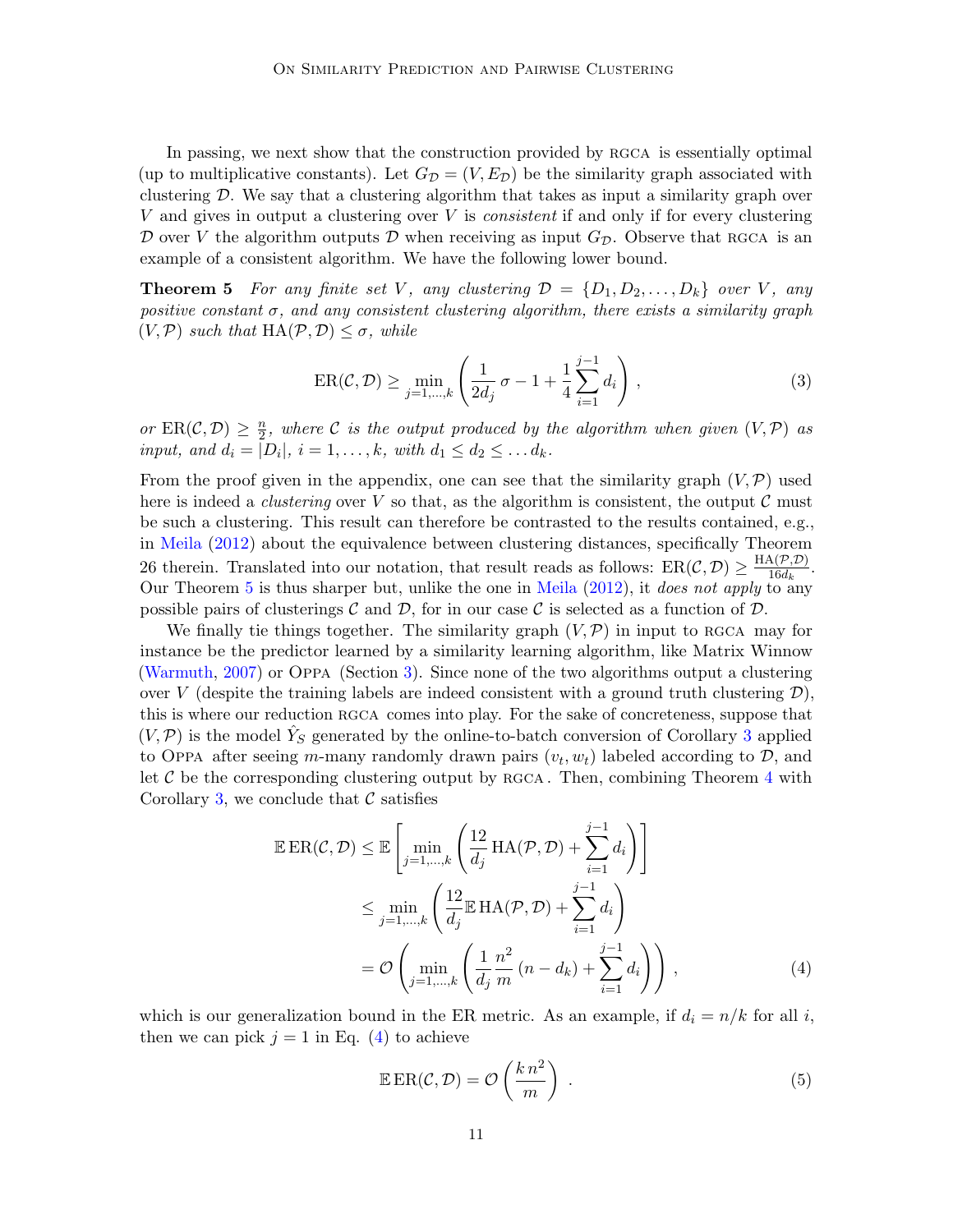On the other hand, if  $D$  has few big clusters and many small ones the resulting bound looks significantly different. As an extreme situation, let for concreteness  $d_1 = d_2 = \dots d_{k-h} = 1$ , and  $d_{k-h+1} = d_{k-h+2} = \ldots d_k = \frac{n-k+h}{h}$  $\frac{k+h}{h}$ , for some small h such that  $2 \leq h \leq k$ . Then picking  $j = k - h + 1$  in [\(4\)](#page-10-1) yields  $\mathbb{E} ER(\mathcal{C}, \mathcal{D}) = \mathcal{O}\left(\frac{h}{n-k+h}\frac{n^3}{m} + k\right)$ , and if, say,  $h = 3$  and k is either a constant  $\geq 3$  or  $k = o(n)$ , then we have

<span id="page-11-0"></span>
$$
\mathbb{E}\operatorname{ER}(\mathcal{C},\mathcal{D})=\mathcal{O}\left(\frac{n^2}{m}+k\right) ,\qquad (6)
$$

as *n* grows large. Notice that [\(6\)](#page-11-0) is typically smaller than [\(5\)](#page-10-2), take for instance  $k = \sqrt{n}$ , and  $m = n^{3/2}$ : whereas Eq. [\(5\)](#page-10-2) gives  $\mathcal{O}(n)$  (which is vacuous, up to multiplicative constants, for this size of m), Eq. [\(6\)](#page-11-0) yields a bound of  $\mathcal{O}(\sqrt{n})$ .

Next, we take a more direct route to obtain alternative ER-based statistical guarantees.

#### 5. A direct approach to bounding ER and a lower bound

In the previous section, we showed an indirect route to prove ER bounds. This route specifically applies to algorithms that do not output a clustering after training, but only a similarity model. Yet, there are algorithms, like the folk online clustering algorithm of Section [3](#page-5-2) (Algorithm [1\)](#page-6-0), that do indeed produce a clustering at the end of each online round. Hence, one is wondering whether a direct analysis in the ER metric for such algorithms can be carried out. In the next theorem, we show a simple generalization bound achieved by Algorithm [1](#page-6-0) after training with m randomly drawn examples. Unlike the one in Eq.  $(4)$ , we have been unable to obtain a meaningful dependence on the cluster sizes  $d_i$ .

**Theorem 6** Let  $\mathcal{D} = \{D_1, \ldots, D_k\}$  be any clustering of  $V = \{1, \ldots, n\}$ , with  $d_i = |D_i|$ ,  $i = 1, \ldots, k, \text{ and } d_1 \leq d_2 \leq \ldots d_k$ . Let  $S = \langle (v_1, w_1), y_{v_1, w_1} \rangle, \ldots, \langle (v_m, w_m), y_{v_m, w_m} \rangle$  be labeled according to D, and be such that  $(v_t, w_t)$  are drawn uniformly at random from  $V^2$ . Then Algorithm [1](#page-6-0) returns a clustering C such that  $ER(C, \mathcal{D})$  is bounded as follows:

<span id="page-11-1"></span>
$$
\mathbb{E}\operatorname{ER}(\mathcal{C},\mathcal{D})=\mathcal{O}\left(\frac{k\,n^2}{m}\,\log\frac{n^2}{m}\right)\,,
$$

the expectation with respect to a random draw of S.

It is instructive to compare the upper bounds contained in Theorem  $6$  to the one in Eq.  $(4)$ , as specialized in  $(5)$  and  $(6)$  $(6)$  $(6)$ . The bound in Theorem 6 tends to be weaker (by at least a log factor – compare to the equal-size case in  $(5)$ ). Moreover, it does not show an explicit dependence on the cluster sizes  $d_i$ , making it unable to leverage cluster unbalancedness, like in [\(6\)](#page-11-0). On the other hand, the folk algorithm is definitely much faster to run than the combination  $RGCA + OPPA$ .

<span id="page-11-2"></span>To close this section, we complement our upper bounds in Eqs.  $(4)-(6)$  $(4)-(6)$ , and Theorem [6](#page-11-1) by the following lower bound result, showing that the dependence of  $ER($ ,  $)$  on  $k$  and  $n^2$ cannot in general be eliminated.

**Theorem 7** Given any  $k > 2$  and any  $m < \frac{n^2}{4}$  $\frac{d^2}{4}$ , there exists a clustering D of at most k clusters such that, for any algorithm having as input a randomly drawn training sequence of length m labeled according to D and giving in output clustering C, we have that  $\mathbb{E} \text{ER}(C, \mathcal{D}) =$  $\Omega\left(\min\left\{\frac{k n^2}{m}\right\}\right)$  $\{ \left\{ \frac{m^2}{m},n \right\} \right)$ , the expectation with respect to a random draw of the training sequence.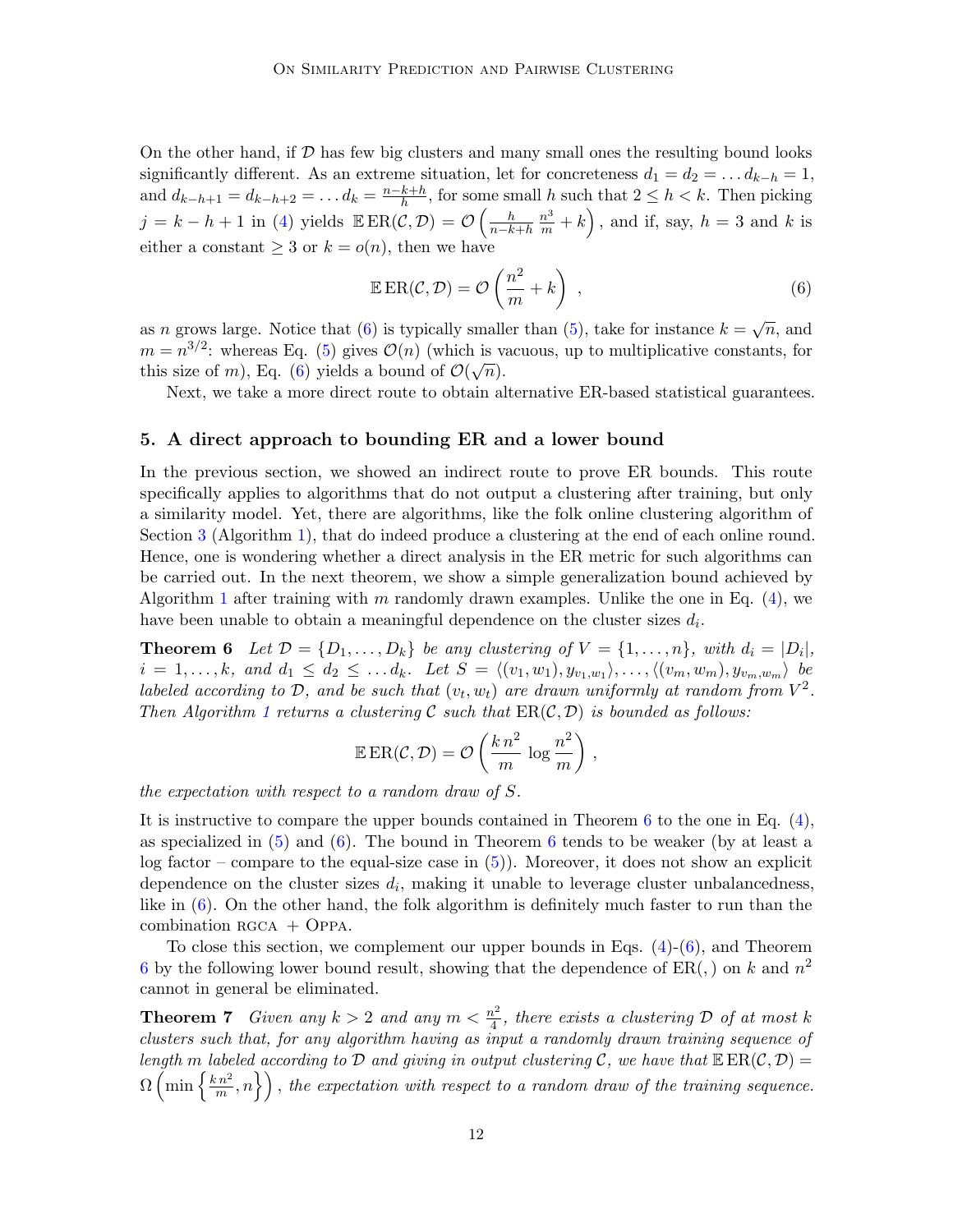# 6. Conclusions and Ongoing Research

We have investigated the general problem of learning a clustering over a finite set from pairwise similarity labels, with no specific constraints on the cluster shapes, other than their size. We did so in two settings:

- 1. An online setting, where we exhibited a novel characterization of the complexity of learning the clustering in the mistake bound model of online learning;
- 2. In a batch stochastic setting, where we took either an indirect route that steps through a reduction, called rgca, establishing a tight bridge between the two clustering metrics HA and ER, or a direct route, where we have shown as a yardstick the kind of misclassification error bounds a standard baseline may achieve for this problem.

Finally, we complemented the above results with an almost matching lower bound that applies to the ER metric when the training sequence is randomly drawn.

Two extensions we are currently exploring are: i. extending the underlying statistical assumptions on data (e.g., sampling distribution-free guarantees) while retaining running time efficiency, and ii. studying other learning regimes, like active learning, under similar or broader statistical assumptions as those currently in this paper, possibly with sideinformation, as in, e.g., [Mazumdar and Saha](#page-14-8) [\(2017a,](#page-14-8)[b\)](#page-14-9).

# Acknowledgments

SP and MH have been supported in part by the U.S. Army Research Laboratory and the U.K. Defence Science and Technology Laboratory. This work was accomplished under Agreement Number W911NF-16-3-0001. The views and conclusions contained in this document are those of the authors and should not be interpreted as representing the official policies, ether expressed or implied, of the U.S. Army Research Laboratory, the U.S. Government, the U.K. Defence Science and Technology Laboratory or the U.K. Government. The U.S. and U.K. Governments are authorized to reproduce and distribute reprints for Government purposes notwithstanding any copyright notation herein. FV was supported by the ERC Starting Grant DMAP 680153. CG was partially supported by a Criteo Faculty Research Award.

### References

- <span id="page-12-2"></span>H. Ashtiani, S. Kushagra, and S. Ben-David. Clustering with same-cluster queries. In Proc. 30th NIPS, 2016.
- <span id="page-12-1"></span>P. Awasthi, M. F. Balcan, and K. Voevodski. Local algorithms for interactive clustering. Journal of Machine Learning Research, 18, 2017.
- <span id="page-12-0"></span>M. F. Balcan and A. Blum. Clustering with interactive feedback. In Proc. of the 19th International Conference on Algorithmic Learning Theory, pages 316–328, 2008.
- <span id="page-12-3"></span>N. Bansal, A. Blum, and S. Chawla. Correlation clustering. Machine Learning, 56(1):89–113, 2004.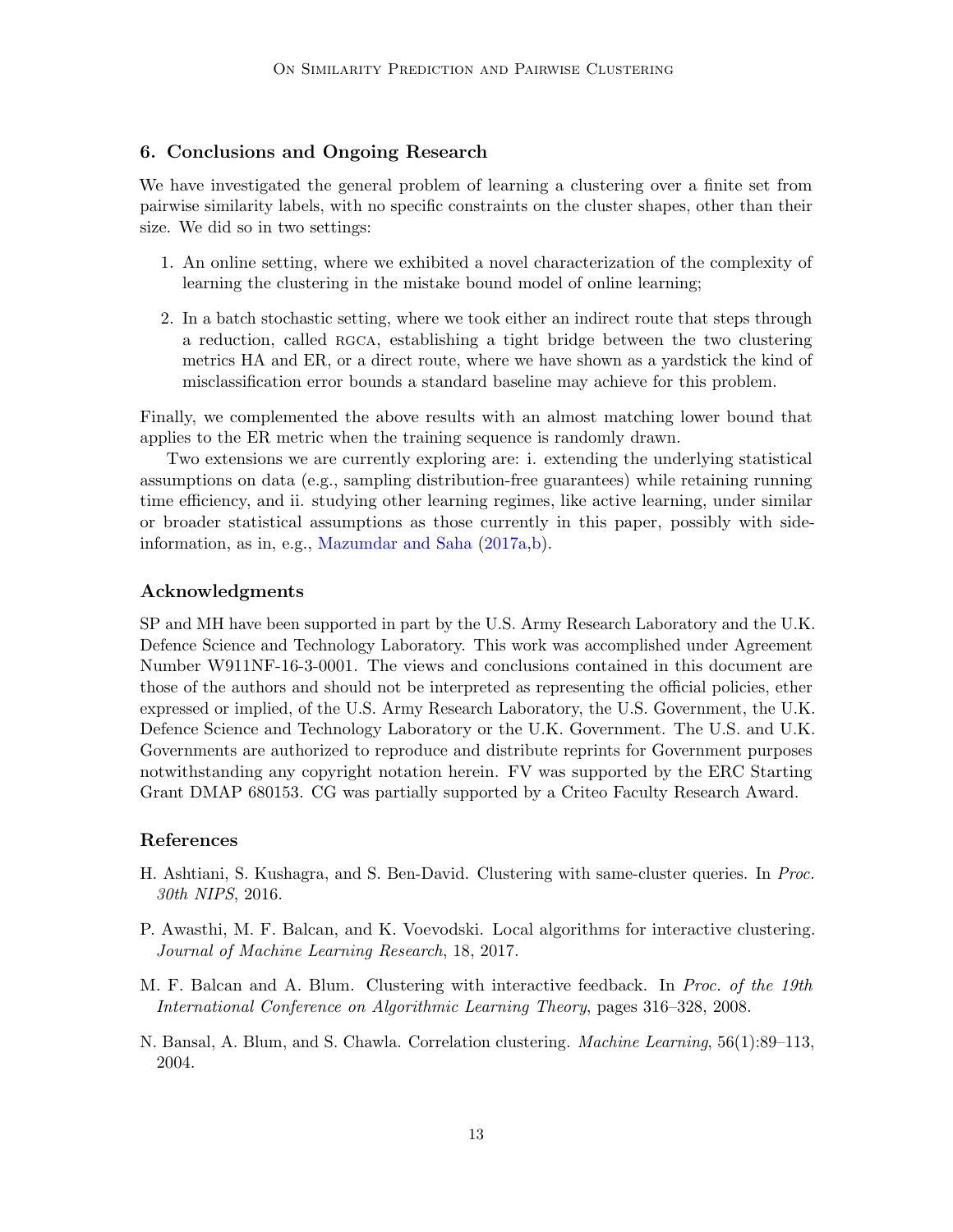- <span id="page-13-10"></span>S. Basu, M. Bilenko, and R. J. Mooney. A probabilistic framework for semi-supervised clustering. In Proc. of the tenth ACM SIGKDD international conference on Knowledge discovery and data mining, pages 59–68, 2004.
- <span id="page-13-8"></span>A. Ben-Dor, R. Shamir, and Z. Yakhini. Clustering gene expression patterns. Journal of Computational Biology, 6(3/4), 1999.
- <span id="page-13-7"></span>Q. Cao, Z. Guo, and Y. Ying. Generalization bounds for metric and similarity learning. Machine Learning, 102(1), 2016.
- <span id="page-13-0"></span>G. Cavallanti, N. Cesa-Bianchi, and C. Gentile. Linear algorithms for online multitask classification. Journal of Machine Learning Research, 11:2901–2934, 2010.
- <span id="page-13-11"></span>S. Davidson, S. Khanna, T. Milo, and S. Roy. Top-k and clustering with noisy comparisons. ACM Trans. Database Syst., 39(4):35:1–35:39, 2014.
- <span id="page-13-12"></span>E.D. Demaine, D. Emanuel, A. Fiat, and N. Immorlica. Correlation clustering in general weighted graphs. *Theoretical Computer Science*,  $361(2-3):172-187$ , 2006.
- <span id="page-13-9"></span>A. Demiriz, K. Bennett, and M.J. Embrechts. Semi-supervised clustering using genetic algorithms. In Artificial Neural Networks in Engineering (ANNIE-99), pages 809–814, 1999.
- <span id="page-13-3"></span>C. Gentile, M. Herbster, and S. Pasteris. Online similarity prediction of networked data from known and unknown graphs. In Proceedings of the 23rd Conference on Learning Theory (26th COLT), 2013.
- <span id="page-13-6"></span>S. A. Goldman and M. K. Warmuth. Learning binary relations using weighted majority voting. In Proceedings of the 6th Annual Conference on Computational Learning Theory, pages 453–462, 1993.
- <span id="page-13-5"></span>S. A. Goldman, R. L. Rivest, and R. E. Schapire. Learning binary relations and total orders. SIAM J. Comput., 22(5), 1993.
- <span id="page-13-2"></span>E. Hazan, S. Kale, and S. Shalev-Shwartz. Near-optimal algorithms for online matrix prediction. In Proceedings of the 25th Annual Conference on Learning Theory (COLT'12), 2012.
- <span id="page-13-13"></span>D. Helmbold and M. Warmuth. On weak learning. J. Comput. System Sci., 50:551–573, 1995.
- <span id="page-13-4"></span>Mark Herbster, Stephen Pasteris, and Massimiliano Pontil. Mistake bounds for binary matrix completion. In D. D. Lee, M. Sugiyama, U. V. Luxburg, I. Guyon, and R. Garnett, editors, Advances in Neural Information Processing Systems 29, pages 3954–3962. Curran Associates, Inc., 2016. URL [http://papers.nips.cc/paper/](http://papers.nips.cc/paper/6567-mistake-bounds-for-binary-matrix-completion.pdf) [6567-mistake-bounds-for-binary-matrix-completion.pdf](http://papers.nips.cc/paper/6567-mistake-bounds-for-binary-matrix-completion.pdf).
- <span id="page-13-1"></span>S. M. Kakade, S. Shalev-Shwartz, and A. Tewari. Regularization techniques for learning with matrices. The Journal of Machine Learning Research, pages 1865–1890, 2012.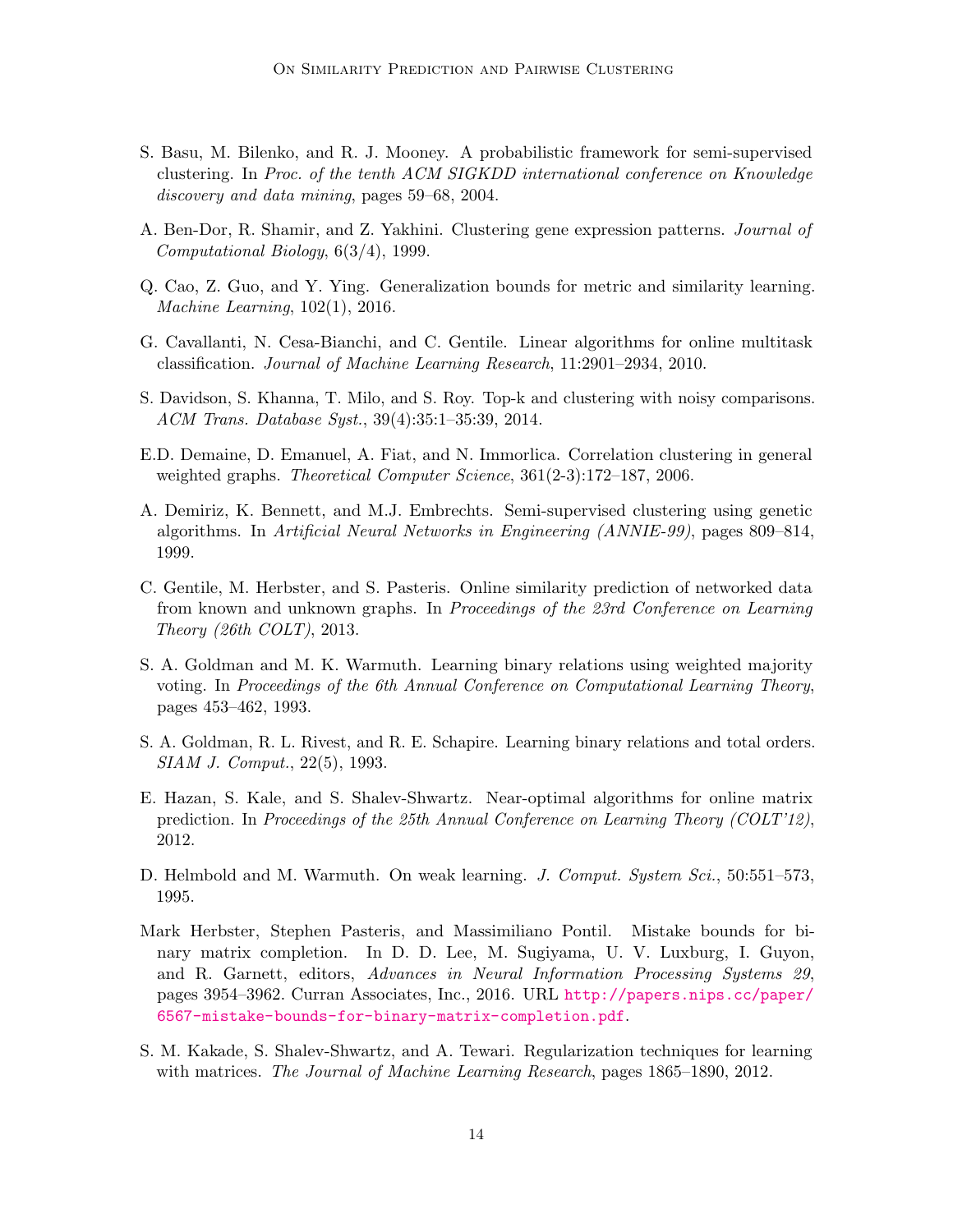- <span id="page-14-6"></span>V. Koltchinskii, K. Lounici, and A. Tsybakov. Nuclear norm penalization and optimal rates for noisy matrix completion. In arXiv:1011.6256v4, 2016.
- <span id="page-14-7"></span>B. Kulis, S. Basu, I. Dhillon, and R. J. Mooney. Semi-supervised graph clustering: a kernel approach. *Machine learning*,  $74(1):1-22$ , 2009.
- <span id="page-14-0"></span>N. Littlestone. Learning quickly when irrelevant attributes abound: A new linear-threshold algorithm. Machine Learning, 2(4):285–318, 1987.
- <span id="page-14-5"></span>A. Maurer. Learning similarity with operator-valued large-margin classifiers. Journal of Machine Learning Research, 9:1049–1082, 2008.
- <span id="page-14-8"></span>A. Mazumdar and B. Saha. Query complexity of clustering with side information. In arXiv:1706.07719v1, 2017a.
- <span id="page-14-9"></span>A. Mazumdar and B. Saha. Clustering with noisy queries. In  $arXiv:1706.07510v1$ , 2017b.
- <span id="page-14-13"></span>M. Meila. Comparing clusterings—an information based distance. *Journal of Multivariate* Analysis, 98:873–895, 2007.
- <span id="page-14-12"></span>M. Meila. Local equivalences of distances between clusterings—a geometric perspective. Machine Learning, 86(3):369–389, 2012.
- <span id="page-14-10"></span>B. G. Mirkin. Mathematical classification and clustering. Dordrecht: Kluwer Academic, 1996.
- <span id="page-14-14"></span>A. Rajaraman and J. Ullman. Mining of Massive Datasets. 2010.
- <span id="page-14-11"></span>W. M. Rand. Objective criteria for the evaluation of clustering methods. *Journal of the* American Statistical Association, 66:846–850, 1971.
- <span id="page-14-4"></span>S. Shalev-Shwartz, Y. Singer, and A. Ng. Online and batch learning of pseudo-metrics. In Proceedings of the twenty-first international conference on Machine learning, ICML 2004. ACM, 2004.
- <span id="page-14-1"></span>K. Tsuda, G. Rätsch, and M. K. Warmuth. Matrix exponentiated gradient updates for on-line learning and bregman projections. Journal of Machine Learning Research, 6: 995–1018, 2005.
- <span id="page-14-2"></span>M. K. Warmuth. Winnowing subspaces. In Proceedings of the 24th International Conference on Machine Learning, pages 999–1006, 2007.
- <span id="page-14-3"></span>E. P. Xing, A. Y. Ng, M. I. Jordan, and J. S. Russell. Distance metric learning with application to clustering with side-information. In NIPS, pages 505–512, 2002.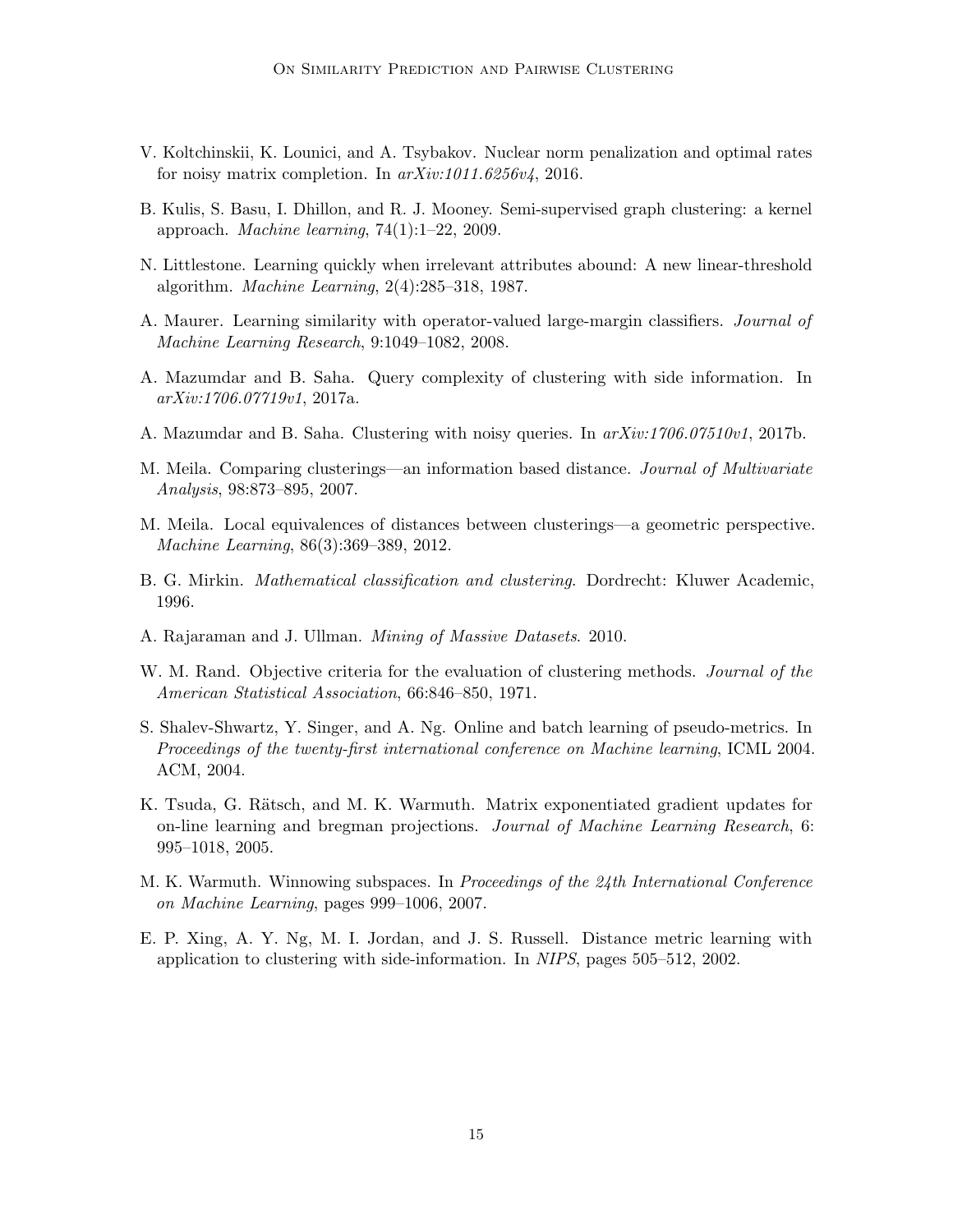# Appendix A. Proofs

#### A.1. Proof of Theorem [1](#page-6-1)

**Proof** Recall that  $D_k = \operatorname{argmax}_{D \in \mathcal{D}} |D|$ , and define for brevity  $V_{\setminus k} := V \setminus D_k$ . The rounds where Oppa can make mistakes is one of the cases contained in the following table.

| Case             | $(v_t, w_t)$ in:                           | Value of $\zeta$         | After:                                                                    | Round type |
|------------------|--------------------------------------------|--------------------------|---------------------------------------------------------------------------|------------|
| $\boldsymbol{a}$ | $D_k \times V_{\backslash k}$              | $(\emptyset, \emptyset)$ | $\zeta \leftarrow (A, A)$                                                 | $\tau_2$   |
| $\boldsymbol{b}$ | $V_{\backslash k} \times D_k$              | $(\emptyset, \emptyset)$ | $\zeta \leftarrow (A, A)$                                                 | $\tau_2$   |
| $\boldsymbol{c}$ | $\overline{D}_k\times V_{\backslash k}$    | $(\emptyset, A)$         | $\zeta \leftarrow (A, B)$                                                 | $\tau_6$   |
| $\boldsymbol{d}$ | $V_{\backslash k} \times D_k$              | $(A, \emptyset)$         | $\zeta \leftarrow (B, A)$                                                 | $\tau_6$   |
| $\boldsymbol{e}$ | $D_k \times V_{\backslash k}$              | $(A, \emptyset)$         | $\zeta \leftarrow (B, A)$                                                 | $\tau_3$   |
| $\mathbf{f}$     | $V_{\backslash k} \times D_k$              | $(\emptyset, A)$         | $\overline{\zeta} \leftarrow (A, B)$                                      | $\tau_3$   |
| $\mathfrak{g}$   | $D_k \times D_k$                           | $(\emptyset, B)$         | $\mathcal{C} \leftarrow \text{MERGE}_A(\mathcal{C}, C_v, C_w)$            | $\tau_4$   |
| $\boldsymbol{h}$ | $D_k \times D_k$                           | $(B, \emptyset)$         | $C \leftarrow \text{MERGE}_A(C, C_v, C_w)$                                | $\tau_4$   |
| $\dot{i}$        | $D_k \times D_k$                           | (A, B)                   | $C \leftarrow \text{MERGE}_A(C, C_v, C_w)$                                | $\tau_7$   |
| $\dot{j}$        | $D_k \times D_k$                           | (B, A)                   | $\overline{C} \leftarrow \text{MERGE}_A(C, C_v, C_w)$                     | $\tau$     |
| $\boldsymbol{k}$ | $D_k \times D_k$                           | (A, A)                   | $C \leftarrow \text{MERGE}_A(C, C_v, C_w)$                                | $\tau_7$   |
| l                | $D_k \times D_k$                           | (B,B)                    | $C \leftarrow \text{MERGE}_A(C, C_v, C_w)$                                | $\tau_7$   |
| $\,m$            | $V_{\backslash k} \times V_{\backslash k}$ | $(\emptyset, B)$         | $\overline{\mathcal{C}} \leftarrow \text{MERGE}_A(\mathcal{C}, C_v, C_w)$ | $\tau_8$   |
| $\,n$            | $V_{\backslash k} \times V_{\backslash k}$ | $(B, \emptyset)$         | $\overline{C} \leftarrow \text{MERGE}_A(\mathcal{C}, C_v, C_w)$           | $\tau_8$   |
| $\boldsymbol{o}$ | $V_{\backslash k} \times V_{\backslash k}$ | (A, B)                   | $\overline{\mathcal{C}} \leftarrow \text{MERGE}_A(\mathcal{C}, C_v, C_w)$ | $\tau_8$   |
| $\boldsymbol{p}$ | $V_{\backslash k} \times V_{\backslash k}$ | (B,A)                    | $\overline{\mathcal{C} \leftarrow \text{MERGE}_A(\mathcal{C}, C_v, C_w)}$ | $\tau_8$   |
| q                | $V_{\backslash k} \times V_{\backslash k}$ | (A, A)                   | $C \leftarrow \text{MERGE}_A(C, C_v, C_w)$                                | $\tau_8$   |
| $\boldsymbol{r}$ | $V_{\backslash k} \times V_{\backslash k}$ | (B,B)                    | $\overline{\mathcal{C}} \leftarrow \text{MERGE}_A(\mathcal{C}, C_v, C_w)$ | $\tau_8$   |

In what follows, we define suitable quantities. Notice that these quantities are dynamic, in that they change from round to round.

First, let  $\omega(v)$  be a shorthand for  $\omega(C_v)$ . Let  $\mathcal{X} := \{v \in V_{\setminus k} : \omega(v) \neq \emptyset\}$ . Let  $\tau_1$  be the set of rounds on which an item v enters  $\mathcal{X}$ . Note that once an item has entered  $\mathcal{X}$  it cannot leave, and hence  $|\tau_1| \leq |V_{\backslash k}|$ . Let  $\tau_2$  be the set of mistaken rounds of cases a and b, and  $\tau_3$ be the set of mistaken rounds of cases e and f. Observe that  $\tau_2 \cap \tau_3 = \emptyset$  and that both  $\tau_2$ and  $\tau_3$  are subsets of  $\tau_1$ . Hence

$$
|\tau_2|+|\tau_3|\leq |\tau_1|\leq |V_{\backslash k}|.
$$

Let  $\delta = \{C \in \mathcal{C} : C \subseteq V_{\backslash k}\}\$ and  $\mathcal{Y} = \{C \in \delta : \omega(C) = B\}$ . Note that the cardinality of  $\delta \setminus \mathcal{Y}$ never increases over time, and is initially  $|V_{\setminus k}|$ , so it can only decrease  $|V_{\setminus k}|$  times. Let  $\tau_6$  be the set of mistaken rounds of cases c and d. Since, for every round in  $\tau_6$  we have that the cardinality of  $\delta \setminus \mathcal{Y}$  decreases, we must have

$$
|\tau_6| \le |V_{\backslash k}|.
$$

Next, let  $\epsilon = \{C \in \mathcal{C} : C \subseteq D_k\}$ , and  $\mathcal{W} = \{C \in \epsilon : \omega(C) = B\}$ . Observe that W only increases on rounds in  $\tau_3$ . Let  $\tau_4$  be the set of mistaken rounds with mistakes of cases g and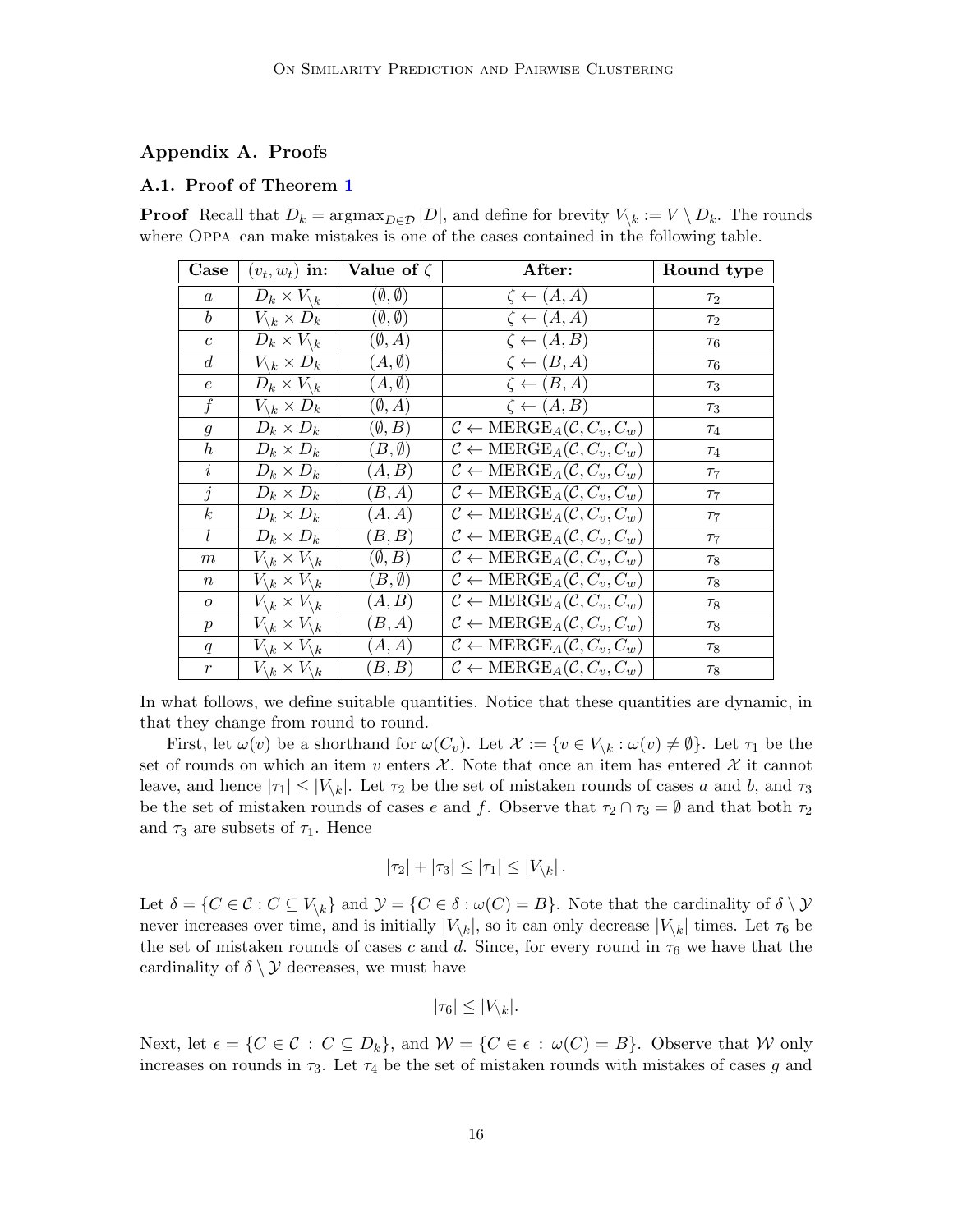h. Note that for a round in  $\tau_4$  the cardinality of W decreases by one. Coupled with the fact that W only increases on rounds in  $\tau_3$ , and only by one each time, we have that

$$
|\tau_4|\leq |\tau_3|.
$$

Let  $\mathcal{U} = \{C \in \epsilon : \omega(C) \neq \emptyset\}$ . Notice first that U is initially empty, and increases in cardinality on mistaken rounds in  $\tau_2$  (cases a and b) or  $\tau_6$  (cases c and d), where it only increases by one each time. Let  $\tau_7$  be the set of mistaken rounds of cases i to l, and observe that in such rounds  $U$  decreases in cardinality, hence directly from above we have

$$
|\tau_7|\leq |\tau_2|+|\tau_6|.
$$

Finally, let  $\tau_8$  be the set of mistaken rounds of cases m to r. Note that, for every round in  $\tau_8$ , we have that  $|\delta|$  deceases, so that since  $|\delta|$  never increases, and is initially equal to  $|V_{\setminus k}|$ , we conclude that

$$
|\tau_8| \leq |V_{\backslash k}|.
$$

Now, because every mistaken round is either in  $\tau_2$ ,  $\tau_3$ ,  $\tau_6$ ,  $\tau_4$ ,  $\tau_7$  or  $\tau_8$ , from the above displayed inequalities we have that the total number of mistakes

$$
|\tau_2| + |\tau_3| + |\tau_6| + |\tau_4| + |\tau_7| + |\tau_8|
$$

made by Oppa is bounded from above as follow:

$$
|\tau_2| + |\tau_3| + |\tau_6| + |\tau_4| + |\tau_7| + |\tau_8| \le |V_{\backslash k}| + |\tau_6| + |\tau_4| + |\tau_7| + |\tau_8|
$$
  
\n
$$
\le 2|V_{\backslash k}| + |\tau_4| + |\tau_7| + |\tau_8|
$$
  
\n
$$
\le 2|V_{\backslash k}| + |\tau_3| + |\tau_7| + |\tau_8|
$$
  
\n
$$
\le 2|V_{\backslash k}| + |\tau_3| + |\tau_2| + |\tau_6| + |\tau_8|
$$
  
\n
$$
\le 3|V_{\backslash k}| + |\tau_6| + |\tau_8|
$$
  
\n
$$
\le 4|V_{\backslash k}| + |\tau_8|
$$
  
\n
$$
\le 5|V_{\backslash k}|,
$$

thereby concluding the proof.

## A.2. Proof of Theorem [2](#page-6-3)

**Proof** We describe an adversarial strategy forcing any algorithm to achieve the lower bound of Theorem [2.](#page-6-3) This strategy is described in Algorithm [5.](#page-17-0) Notice that the strategy only focuses on the first  $n-1$  rounds of a potentially longer training sequence S. In fact, any learning algorithm is forced by this strategy to make at least  $n - k - d_k$  mistakes over the first  $n-1$  examples  $\langle (v_1, w_1), y_{v_1, w_1} \rangle, \ldots, \langle (v_{n-1}, w_{n-1}), y_{v_{n-1}, w_{n-1}} \rangle$  of S. These examples are such that  $v_t \equiv w_{t-1}$  and  $v_t \not\equiv v_{t-1}$  for all  $t > 1$ . In other words, the sequence of pairs  $(v_t, w_t)$  corresponding to the first  $n - 1$  examples of S is a line graph spanning the whole vertex set  $V$ .

The first vertex  $v_1$  is assigned to a cluster  $D_i$  selected arbitrarily. At each round t, a new vertex  $w_t$  is assigned to a cluster selected according to the learner's prediction. This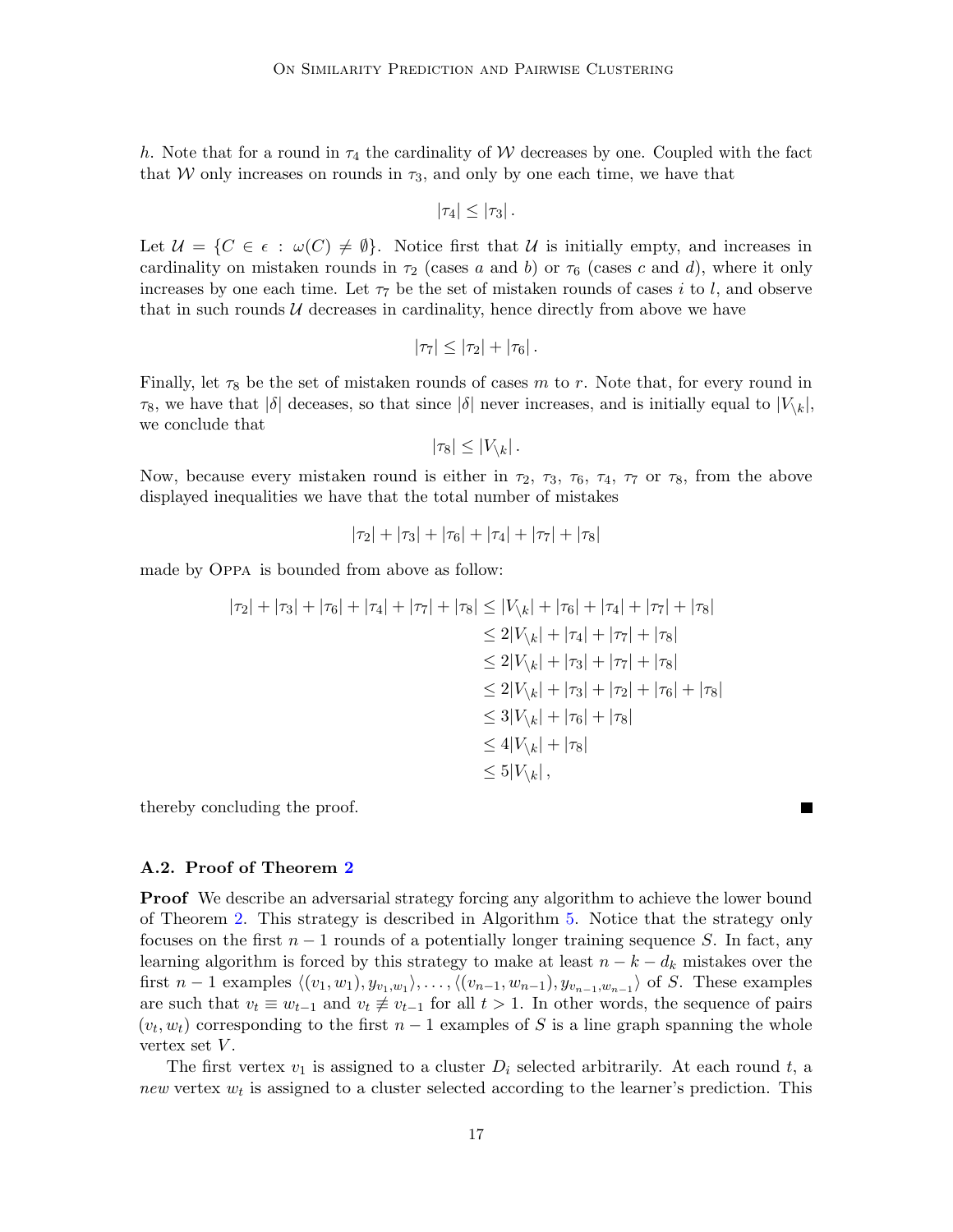<span id="page-17-0"></span>Algorithm 5 Adversarial strategy for the online similarity prediction problem. **Input:** Vertex set  $V = \{1, \ldots, n\}$ ; sequence of cluster sizes  $\langle d_1, d_2, \ldots, d_k \rangle$ . Initialization:

- For each  $j = 1, ..., k$ : Set  $d'_j \leftarrow d_j$  and  $D_j \leftarrow \emptyset$ ;
- Select arbitrarily  $i \in [k]$ ;  $D_i \leftarrow \{v_1\}$ ;  $\tilde{V} \leftarrow \{v_1\}$ ;  $d'_i \leftarrow d'_i 1$ ;

For  $t = 1, \ldots, n - 1$ :

- 1. Select arbitrarily  $w_t \in V \setminus \widetilde{V}$ ;  $\widetilde{V} \leftarrow \widetilde{V} \cup \{w_t\}$ ;
- 2. Ask for label  $y_t$ ;
- 3. If  $(\hat{y}_t = 1 \lor d'_i = 0) \land (\exists j \neq i : d'_j \neq 0)$ , then

Set *i* to an arbitrarily selected cluster index  $j \neq i$  such that  $d'_{j} \neq 0$ ;

4.  $D_i \leftarrow D_i \cup \{w_t\}; \quad d'_i \leftarrow d'_i - 1;$ 

selection is accomplished in order to force a mistake whenever possible. The number of items that can be assigned to each cluster  $D_j$  for all  $j \in [k]$ , is initially equal to  $d_j$ , and decreases over time. At any time t, for all  $j \in [k]$ , let  $d'_j$  be the difference between  $d_j$  and the number of items assigned to  $D_j$  in the first  $t-1$  rounds. In other words, for each  $j \in [k]$ ,  $d'_j$  is the number of items that can be assigned to  $D_i$  during the remaining rounds  $t, t+1, \ldots, n-1$ .

The core of the adversarial strategy is simple. Given any round  $t \in [n-1]$ , let  $\mathcal{D}_t$  be the set of all clusters  $D_j$  such that, at time t,  $d'_j \neq 0$  and  $j \neq \mu_{\mathcal{D}}(v_t)$ . We then have the following cases:

- If the learner predicts 1 (similar) and  $\mathcal{D}_t \neq \emptyset$ , then item  $w_t$  is assigned to a cluster  $D_j$ selected arbitrarily in  $\mathcal{D}_t$ . This assignment thus forces one mistake.
- If the learner predicts 0 (dissimilar) and  $\mathcal{D}_t \neq \emptyset$ , then we have two sub-cases:
	- If  $d'_{\mu_{\mathcal{D}}(v_t)} \neq 0$ , then item  $w_t$  is assigned to cluster  $D_{\mu_{\mathcal{D}}(v_t)}$ , hence forcing one mistake.
	- If  $d'_{\mu_{\mathcal{D}}(v_t)} = 0$ , then  $w_t$  cannot be assigned to  $D_{\mu_{\mathcal{D}}(v_t)}$ , because  $d_{\mu_{\mathcal{D}}(v_t)}$  items have already been assigned to this cluster. In this case,  $w_t$  is added to a cluster  $D_j$  selected arbitrarily in  $\mathcal{D}_t$ , such as when the learner predicts 1 and  $\mathcal{D}_t \neq \emptyset$ . However, since now the learner predicts 0, no mistake can be forced.
- Finally, if  $\mathcal{D}_t \equiv \emptyset$ , according to the definition of  $\mathcal{D}_t$ , the only cluster  $D_j$  such that  $d'_j \neq 0$  is  $D_{\mu_D(v_t)}$ . Hence  $w_t$  must be assigned to  $D_{\mu_D(v_t)}$ . Note that, in this case, no mistake can be forced if the learner predicts 1.

In order to quantify the effectiveness of this strategy, observe that, at each round  $t \in [n-1]$  we have in the pseudocode of Algorithm [5](#page-17-0) that  $i = \mu_{\mathcal{D}}(v_t)$ . Line 3 and 4 of the pseudocode ensure that one mistake is forced at any round such that both the following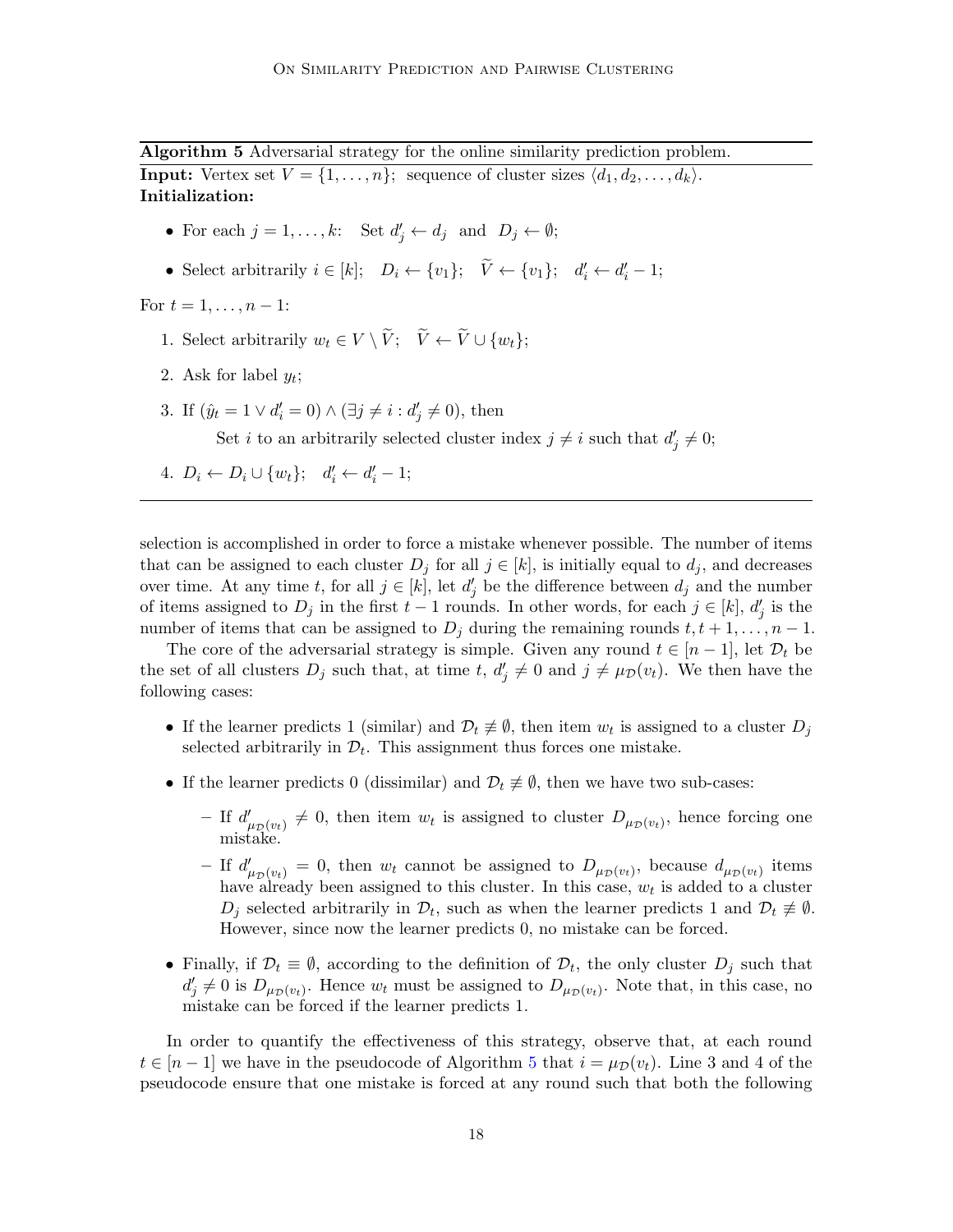conditions are satisfied: (a)  $d'_i \neq 0$ , and (b)  $\exists j \neq i : d'_j \neq 0$ . In fact, if both these conditions hold, then we have either (i)  $\mu_{\mathcal{D}}(v_t) = \mu_{\mathcal{D}}(w_t)$  if  $\hat{y}_t = 0$ , which implies  $y_t = 1$ , or (ii)  $\mu_{\mathcal{D}}(v_t) \neq \mu_{\mathcal{D}}(w_t)$  if  $\hat{y}_t = 1$ , which implies  $y_t = 0$ .

The number of rounds  $t \in [n-1]$  such that condition (a) is violated cannot be larger than  $k - 1$ . In fact, since  $t \leq n - 1$ , we must always have at least one cluster index j such that  $d'_j \neq 0$ . On the other hand, the number of rounds  $t \in [n-1]$  such that condition (b) is violated cannot be larger than  $\max_j d_j = d_k$ . Hence, the number of mistakes so forced is lower bounded by the difference between  $n-1$  and  $k-1+d_k$ , i.e.,  $n-k-d_k$ , as claimed. ■

## A.3. Proof of Theorem [4](#page-9-1)

The following two lemmas are an immediate consequence of the triangle inequality for DIST.

**Lemma 8** Let  $a, b \in [0, 1]$  be such that  $a + b \geq 3/2$ , and sets  $U, W, X, Y, Z$  satisfy

- 1.  $\text{DIST}(U, W) \leq 1 a;$
- 2.  $\text{DIST}(W, X) \leq 1 b;$
- 3.  $\text{DIST}(U, Y) \leq 1 a;$
- 4.  $\text{DIST}(Z, X) = 1$ .

Then  $\text{dist}(Y, Z) \geq 1 - b$ .

Proof We can write

$$
1 = \text{DIST}(Z, X)
$$
  
\n
$$
\leq \text{DIST}(Z, Y) + \text{DIST}(Y, U) + \text{DIST}(U, W) + \text{DIST}(W, X)
$$
  
\n
$$
\leq \text{DIST}(Z, Y) + 1 - a + 1 - a + 1 - b,
$$

so that

<span id="page-18-0"></span>
$$
\text{DIST}(Z, Y) \ge 2a + b - 2 \ge 1 - b,
$$

the last inequality using the assumption  $a + b \geq 3/2$ . This concludes the proof.

<span id="page-18-1"></span>**Lemma 9** Let  $a, b \in [0, 1]$  be such that  $2b \geq 1 + a$ , and sets X, Y, Z satisfy

- 1.  $\text{DIST}(X, Y) \leq 1 b$ :
- 2.  $\text{DIST}(Y, Z) \geq 1 a$ .

Then  $\text{DIST}(X, Z) \geq 1 - b$ .

Proof We can write

$$
1 - a \le \text{dist}(Y, Z) \le \text{dist}(Y, X) + \text{dist}(X, Z) \le 1 - b + \text{dist}(X, Z),
$$

so that

$$
\text{DIST}(X, Z) \ge b - a \ge 1 - b,
$$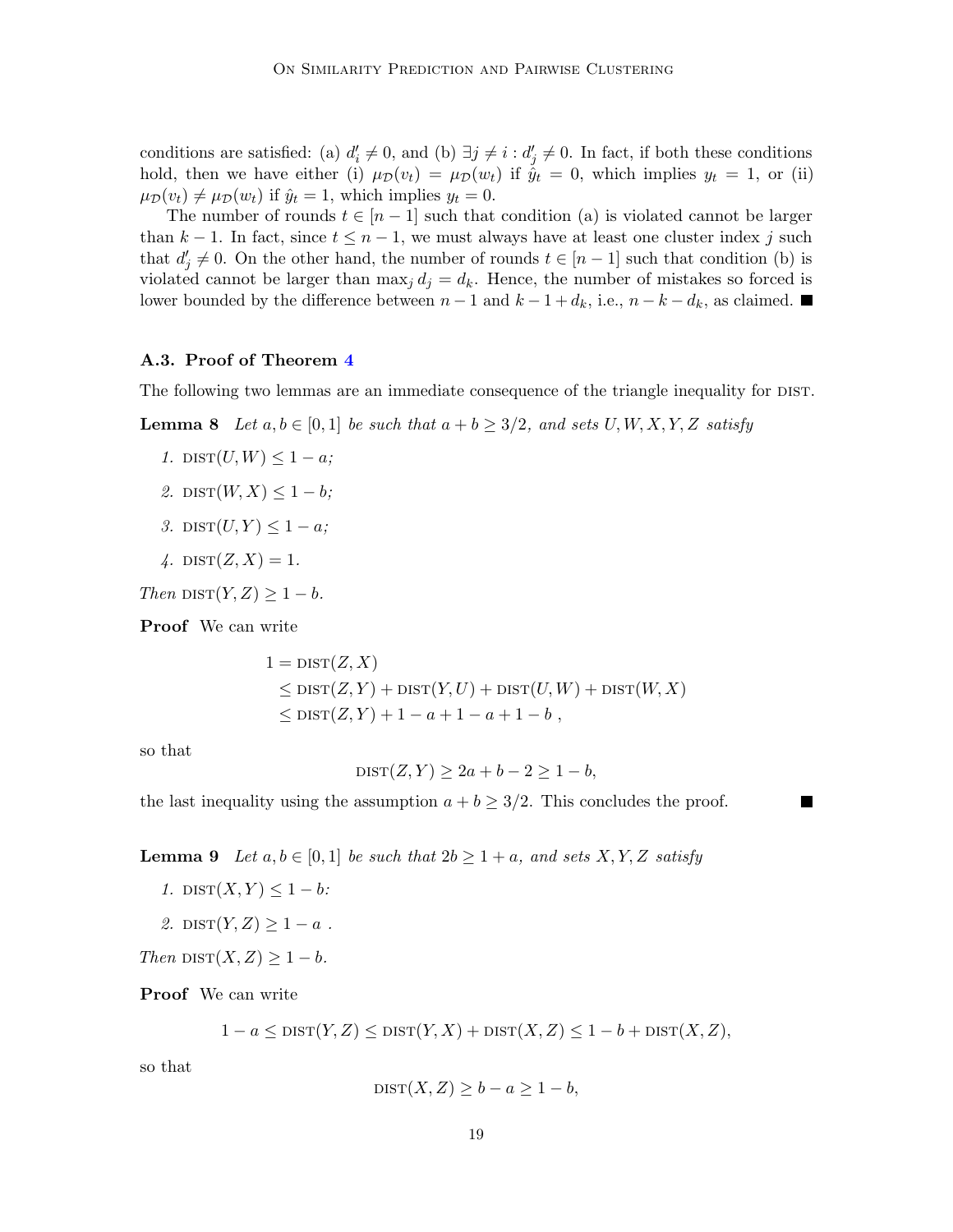the last inequality deriving from  $2b \geq 1 + a$ . This concludes the proof.

With these two simple lemmas handy, we are now ready to analyze RGCA. The reader is compelled to refer to Algorithm [4](#page-9-0) for notation. In what follows,  $a \in [0,1]$  is RGCA's distance parameter, and  $b \in [0, 1]$  is a constant such that the two conditions on a and b required by Lemmas [8](#page-18-0) and [9](#page-18-1) simultaneously hold. It is easy to see that these conditions are equivalent  $to^5$  $to^5$ 

<span id="page-19-1"></span>
$$
a \ge \frac{2}{3}, \qquad b \ge \frac{1+a}{2} \,. \tag{7}
$$

**The Second Service** 

The following definition will be useful.

**Definition 10** A b-anomaly in the similarity graph  $(V, \mathcal{P})$  is a vertex  $v \in V$  for which  $\text{dist}(D_{\mu_{\mathcal{D}}(v)}, \Gamma(v)) \geq 1-b$ , for some constant  $b \in [0,1]$  satisfying [\(7\)](#page-19-1). We denote by  $\Lambda_b$  the set of all anomalies. A centered round of RGCA is any  $t \leq \ell$  in which  $N_t(\alpha_t) \nsubseteqq \Lambda_b$ . We denote by  $\Omega_b$  the set of all centered rounds. A centered label is any class  $i \in \{1, \ldots, k\}$  such that  $D_i \nsubseteq \Lambda_b$ . We denote by  $\Delta_b$  the set of all centered labels.

<span id="page-19-2"></span>**Lemma 11** For any round  $t \leq \ell$ , there exists a class  $j \in \{1, ..., k\}$  such that for every vertex  $v \in N_t(\alpha_t) \setminus \Lambda_b$  we have  $\mu_{\mathcal{D}}(v) = j$ .

**Proof** Suppose, for the sake of contradiction, that we have  $v, w \in N_t(\alpha_t)$  with  $v, w \notin \Lambda_b$ and  $\mu_{\mathcal{D}}(v) \neq \mu_{\mathcal{D}}(w)$ . Define  $U := \Gamma(\alpha_t)$ ,  $W := \Gamma(v)$ ,  $X := D_{\mu_{\mathcal{D}}(v)}$ ,  $Y := \Gamma(w)$ , and  $Z := D_{\mu_D(v)}$ . Since  $v, w \in N_t(\alpha_t)$ , by the way graph  $(V, \mathcal{Q})$  is constructed, we have both  $\text{dist}(U, W) \leq 1 - a$  and  $\text{dist}(U, Y) \leq 1 - a$ . Moreover, since  $v \notin \Lambda_b$  we have  $dist(W, X) < 1 - b$ . Also,  $\mu_{\mathcal{D}}(v) \neq \mu_{\mathcal{D}}(w)$  implies  $dist(Z, X) = 1$ . We are therefore in a position to apply Lemma [8](#page-18-0) verbatim, from which we have  $\text{DIST}(Y, Z) \geq 1 - b$ , i.e.,  $w \in \Lambda_b$ . This is a contradiction, which implies the claimed result. П

Lemma [11](#page-19-2) allows us to make the following definition.

**Definition 12** Given a centered round  $t \in \Omega_b$ , we define  $\gamma(t)$  to be the unique class j such that for every vertex  $v \in N_t(\alpha_t) \setminus \Lambda_b$  we have  $\mu_{\mathcal{D}}(v) = j$ .

<span id="page-19-3"></span>**Lemma 13** For any round  $t \leq \ell$  and vertices  $v, w \in A_t$  with  $v \notin \Lambda_b$ ,  $w \notin N_t(v)$  and  $\mu_{\mathcal{D}}(v) = \mu_{\mathcal{D}}(w)$  we have  $w \in \Lambda_b$ .

**Proof** Define  $X := D_{\mu_D(v)}, Y := \Gamma(v)$  and  $Z := \Gamma(w)$ . Since  $v \notin \Lambda_b$  we have  $\text{dist}(X, Y) \leq$  $1 - b$ . Moreover,  $w \notin N_t(v)$  implies  $\text{DIST}(Y, Z) \geq 1 - a$ . By Lemma [9](#page-18-1) we immediately have DIST $(X, Z) \geq 1 - b$ . But since  $X = D_{\mu_{\mathcal{D}}(v)} = D_{\mu_{\mathcal{D}}(w)}$ , this equivalently establishes that  $w \in \Lambda_b$ .

<span id="page-19-4"></span>**Lemma 14** For any centered round  $t \in \Omega_b$ , any vertex  $v \in N_t(\alpha_t) \setminus \Lambda_b$ , and any vertex  $w \in N_t(\alpha_t) \setminus N_t(v)$ , we have  $w \in \Lambda_b$ .

<span id="page-19-0"></span><sup>5.</sup> For instance, we may set  $a = 2/3$  and  $b = 5/6$ .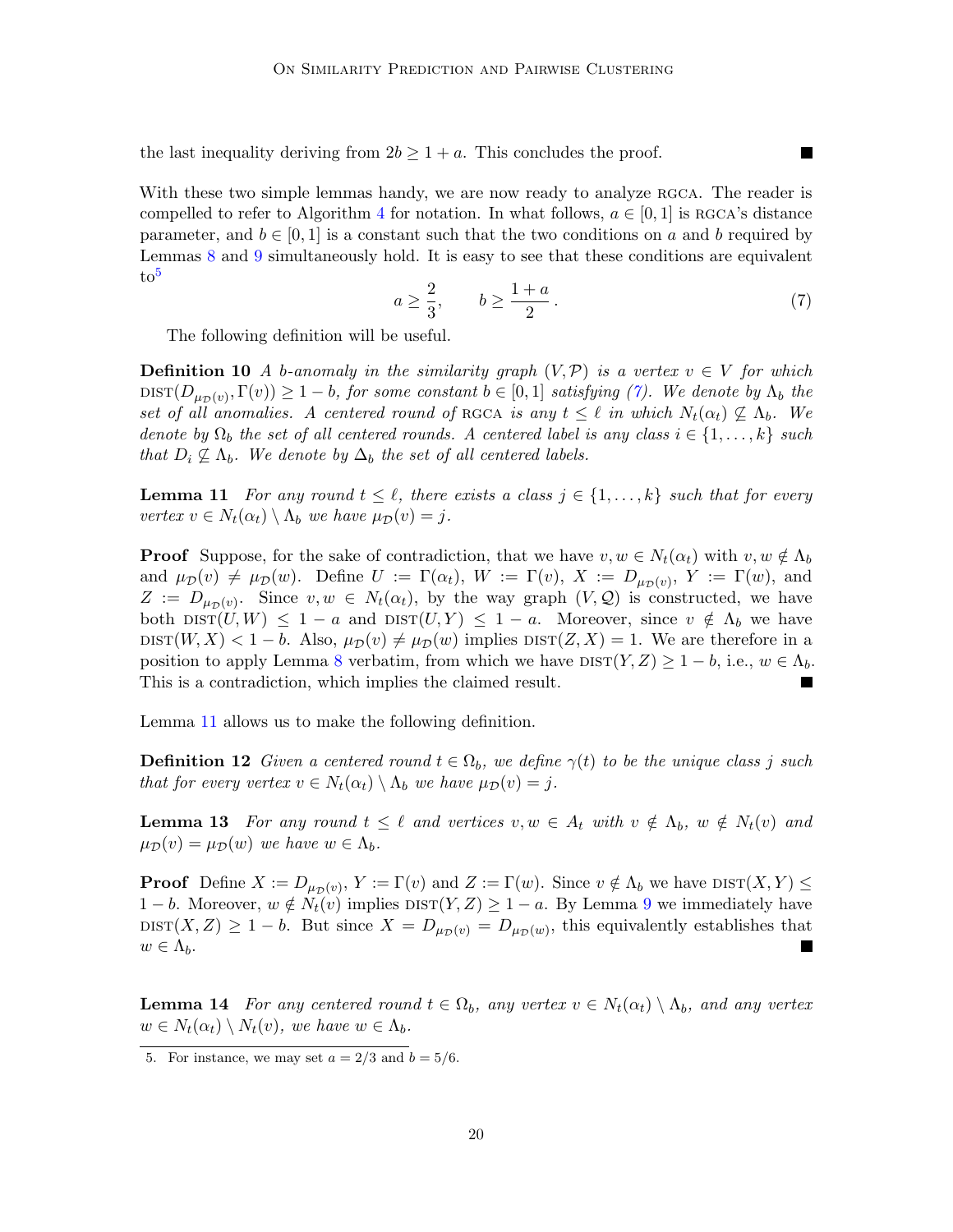**Proof** If  $\mu_{\mathcal{D}}(w) \neq \mu_{\mathcal{D}}(v)$  then by Lemma [11](#page-19-2) we must have  $w \in \Lambda_b$ , so we are done. On the other hand, if  $\mu_{\mathcal{D}}(w) = \mu_{\mathcal{D}}(v)$ , we have  $v \notin \Lambda_b$ ,  $w \notin N_t(v)$  and  $\mu_{\mathcal{D}}(v) = \mu_{\mathcal{D}}(w)$  which implies, by Lemma [13,](#page-19-3) that  $w \in \Lambda_b$ .

<span id="page-20-3"></span>**Lemma 15** For any centered round  $t \in \Omega_b$ , we have  $|(A_{t+1} \cap D_{\gamma(t)}) \setminus \Lambda_b| \leq |C_t \cap \Lambda_b|$ .

**Proof** Since  $t \in \Omega_b$  there must exist a vertex  $v \in N_t(\alpha_t)$  with  $v \notin \Lambda_b$ , so let us consider such a v. Note that by the way the algorithm works, we have  $|N_t(\alpha_t)| \geq |N_t(v)|$ , so that  $|N_t(v) \setminus N_t(\alpha_t)| \leq |N_t(\alpha_t) \setminus N_t(v)|$ . Next, by Lemma [14](#page-19-4) we have  $N_t(\alpha_t) \setminus N_t(v) \subseteq \Lambda_b$ , hence  $N_t(\alpha_t) \setminus N_t(v) \subseteq N_t(\alpha_t) \cap \Lambda_b$  and, consequently,  $|N_t(\alpha_t) \setminus N_t(v)| \leq |N_t(\alpha_t) \cap \Lambda_b|$ . Recalling that  $C_t = N_t(\alpha_t)$ , we have therefore obtained

<span id="page-20-1"></span><span id="page-20-0"></span>
$$
|N_t(v) \setminus N_t(\alpha_t)| \leq |N_t(\alpha_t) \setminus N_t(v)| \leq |N_t(\alpha_t) \cap \Lambda_b| = |C_t \cap \Lambda_b|.
$$
 (8)

Now suppose we have some vertex  $w \in (A_{t+1} \cap D_{\gamma(t)}) \setminus \Lambda_b$ . For the sake of contradiction, let us assume that  $w \notin N_t(v)$ . Then  $w \in A_{t+1}$  implies  $w \in A_t$  which, combined with Lemma [13](#page-19-3) together with the fact that  $\mu_{\mathcal{D}}(v) = \gamma(t) = \mu_{\mathcal{D}}(w)$ , implies that  $w \in \Lambda_b$ , which is a contradiction. Hence we must have  $w \in N_t(v)$ . Moreover, since  $w \in A_{t+1}$  we must have  $w \notin N_t(\alpha_t)$ . We have hence shown that  $w \in N_t(v) \setminus N_t(\alpha_t)$ , implying that  $|(A_{t+1} \cap D_{\gamma(t)}) \setminus \Lambda_b| \leq |N_t(v) \setminus N_t(\alpha_t)|$ . Combining with [\(8\)](#page-20-0) concludes the proof.

We now turn to considering centered labels.

**Lemma 16** For any centered label  $i \in \Delta_b$  there exists some round  $t \leq \ell$  such that  $\gamma(t) = i$ .

**Proof** Since *i* is a centred label, pick  $v \in D_i \setminus \Lambda_b$ , Further, since  $C_1, C_2, ..., C_\ell$  is a partition of V, choose t such that  $v \in C_t$ . Now, since  $v \in C_t \setminus \Lambda_b$  we have that  $t \in \Omega_b$  and, by Lemma [11,](#page-19-2) that  $\gamma(t) = \mu_{\mathcal{D}}(v) = i$ .

Lemma [16](#page-20-1) allows us to make the following definition.

**Definition 17** Given a centered label  $i \in \Delta_b$ , we define  $\psi(i) := \min\{t : \gamma(t) = i\}.$ 

<span id="page-20-2"></span>**Lemma 18** For any centered label  $i \in \Delta_b$ , we have  $D_i \setminus \Lambda_b \subseteq A_{\psi(i)}$ .

**Proof** Suppose, for contradiction, that there exists some  $v \in D_i \setminus \Lambda_b$  with  $v \notin A_{\psi(i)}$ . Then, by definition of  $A_{\psi(i)}$  there exists some round  $t^o \langle \psi(i) \rangle$  with  $v \in C_{t^o}$ . As  $v \notin \Lambda_b$  we have  $t^o \in \Omega_b$  and, by Lemma [11,](#page-19-2) that  $\mu_{\mathcal{D}}(v) = \gamma(t^o)$ . Hence  $\gamma(t^o) = \mu_{\mathcal{D}}(v) = i$  which, due to the condition  $t^o < \psi(i)$ , contradicts the fact that  $\psi(i) := \min\{t : \gamma(t) = i\}.$ 

<span id="page-20-4"></span>**Lemma 19** For any centred label  $i \in \Delta_b$  we have  $|D_i \setminus C_{\psi(i)}| \leq |D_i \cap \Lambda_b| + |C_{\psi(i)} \cap \Lambda_b|$ .

**Proof** Suppose we have some  $v \in D_i \setminus C_{\psi(i)}$ , and let us separate the two cases: (i)  $v \notin \Lambda_b$ and, (ii)  $v \in \Lambda_b$ .

Case (i). Since  $v \in D_i \setminus \Lambda_b$  we have, by Lemma [18,](#page-20-2) that  $v \in A_{\psi(i)}$ . Since  $v \notin C_{\psi(i)}$ this implies that  $v \in A_{\psi(i)+1}$ . Notice that  $\gamma(\psi(i)) = i$  so  $D_i = D_{\gamma(\psi(i))}$  and hence  $v \in$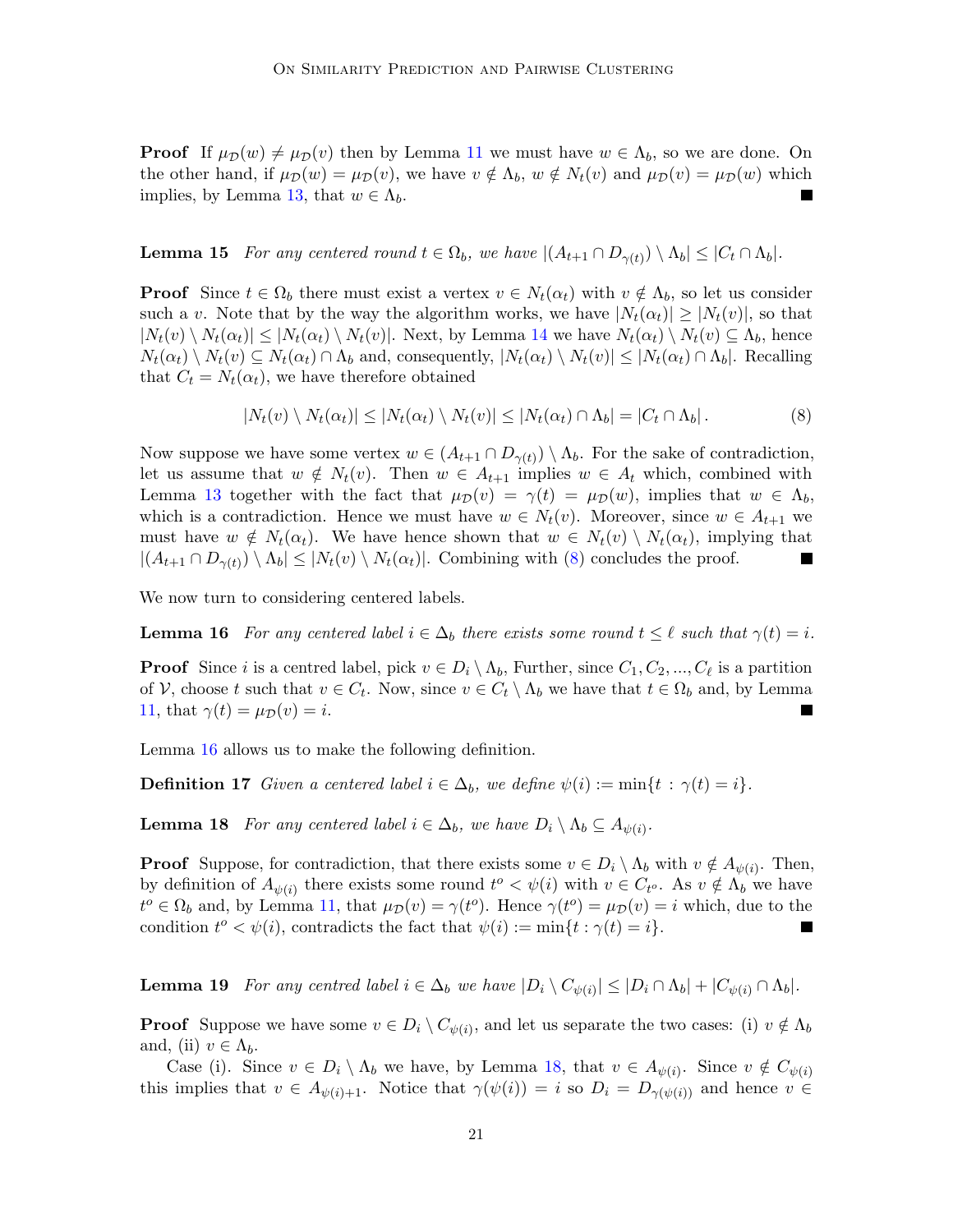$(A_{\psi(i)+1} \cap D_{\gamma(\psi(i))}) \setminus \Lambda_b$ . By Lemma [15](#page-20-3) the number of such vertices v is hence upper bounded by  $|C_{\psi(i)} \cap \Lambda_b|$ .

Case (ii). In this case, we simply have that  $v \in D_i \cap \Lambda_b$ , so the number of such vertices v is upper bounded by  $|D_i \cap \Lambda_b|$ .

Putting the two cases together gives us  $|D_i \setminus C_{\psi(i)}| \leq |D_i \cap \Lambda_b| + |C_{\psi(i)} \cap \Lambda_b|$ , as required.

Having established the main building blocks of the behavior of RGCA, we now turn to quantifying the resulting connection between ER and HA. To this effect, we start off by defining a natural map  $\Upsilon$  associated with the clustering  $\{C_1, \ldots, C_\ell\}$  generated by RGCA, along with a corresponding accuracy measure.

**Definition 20** The map  $\Upsilon$  :  $\{D_1, \ldots, D_k\} \rightarrow \{C_1, \ldots, C_\ell\}$  is defined as follows:

<span id="page-21-4"></span><span id="page-21-3"></span>
$$
\Upsilon(D_i) = \begin{cases} C_{\psi(i)} & \text{if } i \in \Delta_b \\ \emptyset & \text{if } i \notin \Delta_b \end{cases}
$$

Moreover, let  $\mathcal{M}(\Upsilon) := \sum_{i=1}^{k} |D_i \setminus \Upsilon(D_i)|$ .

We have the following lemma.

Lemma 21  $\mathcal{M}(\Upsilon) \leq 2|\Lambda_b|$ .

**Proof** For  $i \notin \Delta_b$  we have  $D_i \subseteq \Lambda_b$  and  $\Upsilon(D_i) = \emptyset$  so that

$$
|D_i \setminus \Upsilon(D_i)| = |D_i| = |D_i \cap \Lambda_b| = |D_i \cap \Lambda_b| + |\emptyset| = |D_i \cap \Lambda_b| + |\Upsilon(D_i) \cap \Lambda_b|.
$$

On the other hand, for  $i \in \Delta_b$  we have  $\Upsilon(D_i) = C_{\psi(i)}$  so that, by Lemma [19,](#page-20-4) we can write

 $|D_i \setminus \Upsilon(D_i)| \leq |D_i \cap \Lambda_b| + |\Upsilon(D_i) \cap \Lambda_b|.$ 

Hence, in both cases, for all  $i \in \{1, \ldots, k\}$  we have

$$
|D_i \setminus \Upsilon(D_i)| \leq |D_i \cap \Lambda_b| + |\Upsilon(D_i) \cap \Lambda_b|,
$$

implying

 $\blacksquare$ 

<span id="page-21-0"></span>
$$
\mathcal{M}(\Upsilon) \leq \sum_{i=1}^{k} \Big( |D_i \cap \Lambda_b| + |\Upsilon(D_i) \cap \Lambda_b| \Big) . \tag{9}
$$

П

Now, both  $\{D_1, \ldots, D_k\}$  and  $\{\Upsilon(D_1), \ldots, \Upsilon(D_k)\}\$  are a partition of V, implying

$$
|\Lambda_b| = \sum_{i=1}^k |D_i \cap \Lambda_b| = \sum_{i=1}^k |\Upsilon(D_i) \cap \Lambda_b|.
$$

Plugging back into [\(9\)](#page-21-0) yields the claimed result.

<span id="page-21-2"></span>Next, observe that, by its very definition,  $HA(\mathcal{P}, \mathcal{D})$  can be rewritten as

<span id="page-21-1"></span>
$$
HA(\mathcal{P}, \mathcal{D}) = \sum_{v \in V} |(D_{\mu_{\mathcal{D}}(v)} \setminus \Gamma(v)) \cup (\Gamma(v) \setminus D_{\mu_{\mathcal{D}}(v)})|.
$$
\n(10)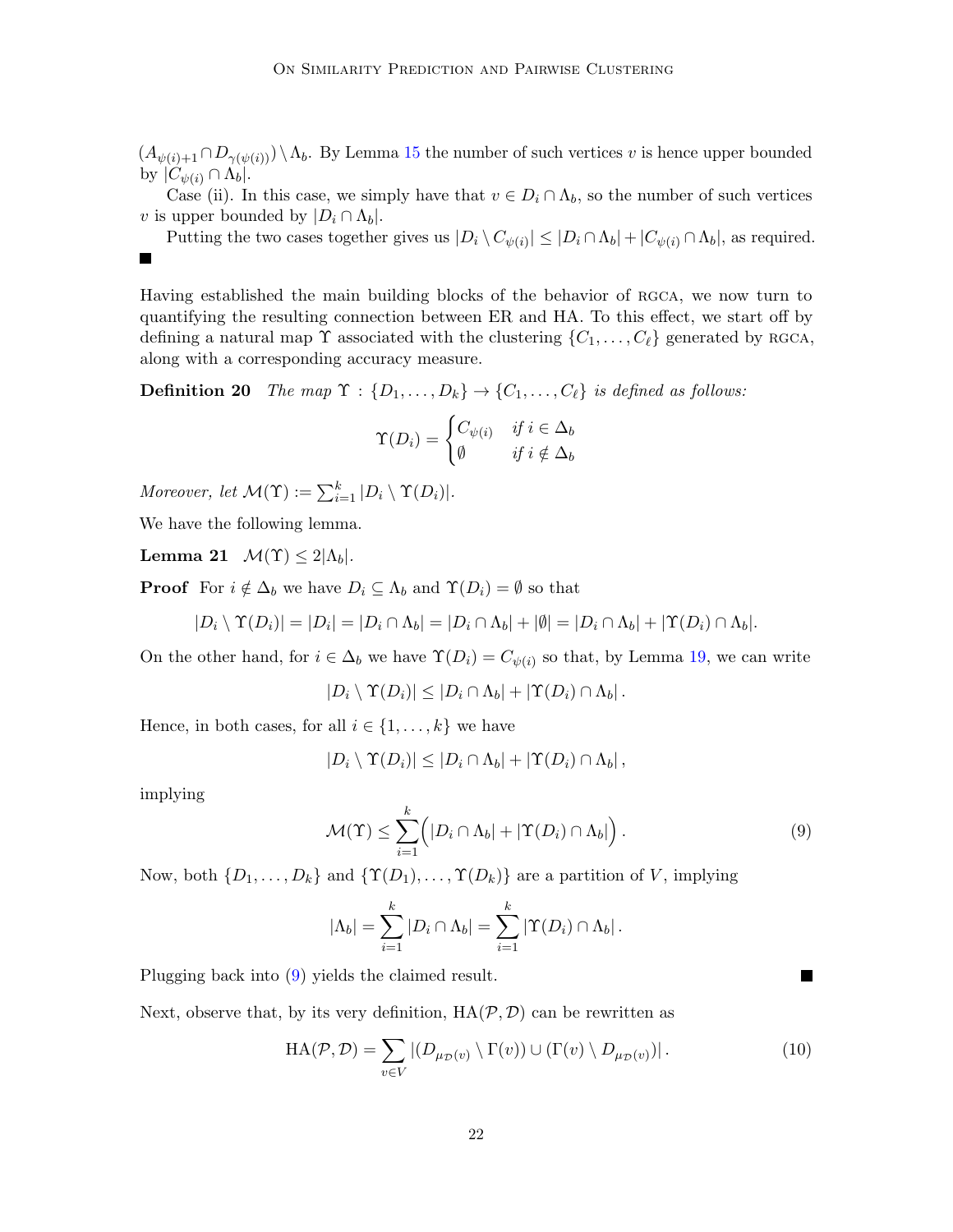**Lemma 22** We have  $HA(\mathcal{P}, \mathcal{D}) \geq (1-b) \sum_{i=1}^{k} d_i |D_i \cap \Lambda_b|$ .

**Proof** Fix class  $i \in \{1, ..., k\}$  and vertex  $v \in D_i \cap \Lambda_b$ . Then  $v \in \Lambda_b$  implies  $dist(D_{\mu_D(v)}, \Gamma(v)) \geq 1 - b$ , which in turn yields

$$
|(D_{\mu_{\mathcal{D}}(v)} \setminus \Gamma(v)) \cup (\Gamma(v) \setminus D_{\mu_{\mathcal{D}}(v)})| \geq (1-b)d_i,
$$

thereby concluding that for all fixed i

$$
\sum_{v \in D_i \cap \Lambda_b} |(D_{\mu_{\mathcal{D}}(v)} \setminus \Gamma(v)) \cup (\Gamma(v) \setminus D_{\mu_{\mathcal{D}}(v)})| \ge (1-b) |D_i \cap \Lambda_b| d_i.
$$

Since  $\Lambda_b = \bigcup_{i=1}^k (D_i \cap \Lambda_b)$ , being the sets  $D_i \cap \Lambda_b$ ,  $i = 1, \ldots, k$ , pairwise disjoint, we can write

$$
\sum_{v \in \Lambda_b} |(D_{\mu_{\mathcal{D}}(v)} \setminus \Gamma(v)) \cup (\Gamma(v) \setminus D_{\mu_{\mathcal{D}}(v)})| = \sum_{i=1}^k \sum_{v \in D_i \cap \Lambda_b} |(D_{\mu_{\mathcal{D}}(v)} \setminus \Gamma(v)) \cup (\Gamma(v) \setminus D_{\mu_{\mathcal{D}}(v)})|
$$
  

$$
\geq (1-b) \sum_{i=1}^k |D_i \cap \Lambda_b| d_i.
$$

Thus, from [\(10\)](#page-21-1), and the fact that  $\Lambda_b \subseteq \mathcal{V}$  the result immediately follows.

<span id="page-22-0"></span>**Lemma 23** The number  $|\Lambda_b|$  of b-anomalies can be upper bounded as

$$
|\Lambda_b| \leq \min_{j=1,\dots,k} \left( \frac{1}{d_j(1-b)} \operatorname{HA}(\mathcal{P}, \mathcal{D}) + \sum_{i=1}^{j-1} d_i \right).
$$

**Proof** For any  $j = 1, \ldots, k$  we can write

$$
|\Lambda_b| = \sum_{i=1}^k |D_i \cap \Lambda_b| = \sum_{i=1}^{j-1} |D_i \cap \Lambda_b| + \sum_{i=j}^k |D_i \cap \Lambda_b| \le \sum_{i=1}^{j-1} d_i + \sum_{i=j}^k |D_i \cap \Lambda_b|
$$

so all that is left to prove is that the last sum in the right-hand side is at most  $\frac{1}{d_j(1-b)}\text{HA}(\mathcal{P},\mathcal{D}).$ 

Since, for all classes i such that  $i \geq j$ , we have  $d_i \geq d_j$ , we can write

$$
\sum_{i=j}^k |D_i \cap \Lambda_b| \leq \sum_{i=j}^k \frac{d_i}{d_j} |D_i \cap \Lambda_b| \leq \frac{1}{d_j} \sum_{i=1}^k d_i |D_i \cap \Lambda_b| \leq \frac{1}{d_j(1-b)} \operatorname{HA}(\mathcal{P}, \mathcal{D}),
$$

**The Second** 

where the last inequality derives from Lemma [22.](#page-21-2) This concludes the proof.

We are now ready to combine to above lemmas into the proof of Theorem [4.](#page-9-1) **Proof** (Theorem [4\)](#page-9-1) Direct from Lemmas [21](#page-21-3) and [23](#page-22-0) we have

$$
\mathcal{M}(\Upsilon) \leq \min_{j=1,\dots,k} \left( \frac{2}{d_j (1-b)} \operatorname{HA}(\mathcal{P}, \mathcal{D}) + \sum_{i=1}^{j-1} d_i \right).
$$

We then optimize for b by selecting  $b = \frac{1+a}{2}$  $\frac{+a}{2}$ , and then for a by setting  $a = 2/3$ , so as to fulfil conditions [\(7\)](#page-19-1). The result follows by the fact that  $ER(\mathcal{C}, \mathcal{D}) \leq \mathcal{M}(\Upsilon)$ , for  $ER(\mathcal{C}, \mathcal{D})$  is a minimum over all possible cluster maps  $\mathcal{D} \to \mathcal{C}$ , while  $\Upsilon$  is just the one in Definition [20.](#page-21-4)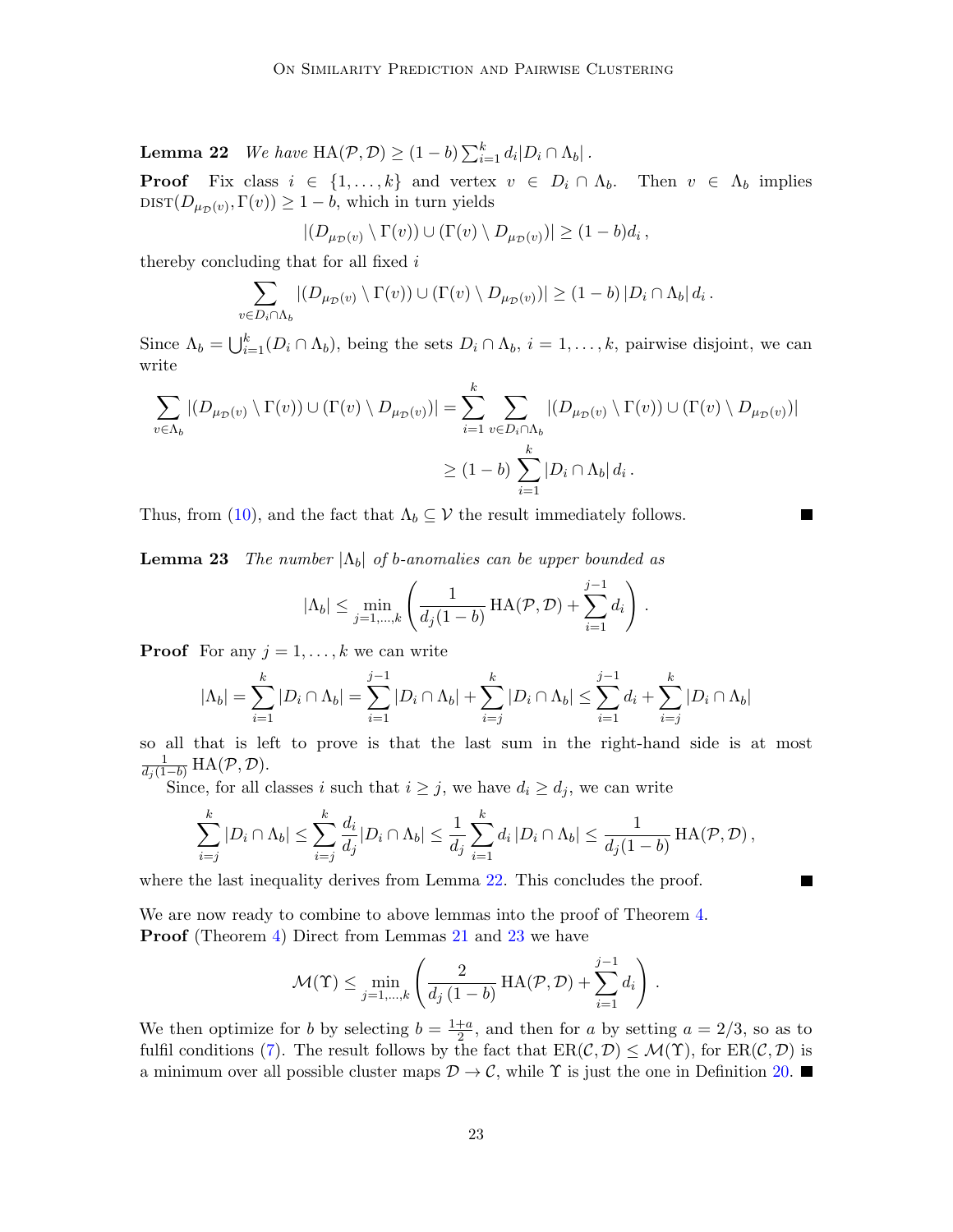#### A.4. Proof of Theorem [5](#page-10-0)

**Proof** For ease of proof, we assume that  $d_j$  is even for all j (adapting the proof to the general case is trivial). We consider two cases:

1.  $\sigma \geq \frac{1}{2}$  $\frac{1}{2}\sum_{j=1}^{k}d_{j}^{2};$ 2.  $\sigma < \frac{1}{2} \sum_{j=1}^{k} d_j^2$ .

For the first case we choose, for every  $j = 1, ..., k$ , sets  $P_j^+$  and  $P_j^-$  such that  $|P_j^+|$  =  $|P_j^-| = d_j/2$  and  $P_j^+ \cup P_j^- = D_j$ . We then construct the similarity graph  $(\mathcal{V}, E_{\mathcal{P}})$ , where clustering P is made up of the 2k clusters  $\{P_j^+ : j = 1, ..., k\} \cup \{P_j^- : j = 1, ..., k\}$ . Since the algorithm is consistent, we must have  $\mathcal{C} = \mathcal{P}$ . Now, let f be an injection from  $\mathcal D$  to  $\mathcal C$ , and consider any  $j = 1, ..., k$ . If  $f(D_j) \in \{P_j^+, P_j^-\}$  then we have  $|D_j \setminus f(D_j)| = d_j/2$ , and otherwise  $|D_j \setminus f(D_j)| = d_j$ , so that

$$
\sum_{j=1}^{k} |D_j \setminus f(D_j)| \ge \frac{1}{2} \sum_{j=1}^{k} d_j = n/2.
$$

Since f is arbitrary, this shows that  $ER(\mathcal{C}, \mathcal{D}) \geq \frac{n}{2}$  $\frac{n}{2}$ . Moreover, we observe that the only incorrect similarity/dissimilarity predictions of  $P$  with respect to  $D$  are those between  $P_j^+$ and  $P_j^-$ , for every j, which gives us  $2|P_j^+| \cdot |P_j^-| = d_j^2/2$  incorrect predictions for every j. This implies that  $HA(\mathcal{P}, \mathcal{D}) = \sum_{j=1}^{k} d_j^2/2$ , which is no greater than  $\sigma$ , thereby completing the proof for the first case.

We now turn to the second case. Let  $j^o \in \{1, ..., k\}$  be such that

$$
\frac{1}{2}\sum_{i=1}^{j^o-1}d_i^2 \le \sigma < \frac{1}{2}\sum_{i=1}^{j^o}d_i^2,
$$

and  $\omega := \sigma - \frac{1}{2}$  $\frac{1}{2}\sum_{i=1}^{j^o-1}d_i^2$ . Notice that  $\omega \leq d_{j^o}^2/2$ . We choose, for every  $j < j^o$ , sets  $P_j^+$  and  $P_j^-$  such that  $|P_j^+| = |P_j^-| = d_j/2$  and  $P_j^+ \cup P_j^- = D_j$ . Let  $c = \lfloor \omega/2d_{j^o} \rfloor$ , and note that  $c \le d_{j}$  /  $4 < d_{j}$  /  $2$ . We can hence define subsets  $X, Y \subseteq D_{j}$  such that  $|X| = c$ ,  $X \cup Y = D_{j}$ and  $X \cap Y = \emptyset$ .

We construct the similarity graph  $(V, E_{\mathcal{P}})$ , where clustering  $\mathcal P$  is made up of the  $k + j^{\circ}$ clusters

$$
\{P_j^+ : j = 1, \ldots, j^o - 1\} \cup \{P_j^- : j = 1, \ldots, j^o - 1\} \cup \{X, Y\} \cup \{D_j : j > j^o\}.
$$

Again, since the algorithm is consistent, we must have  $\mathcal{C} = \mathcal{P}$ . As before, let f be an arbitrary injection from D to C, and consider any  $j < j^o$ . Then if  $f(D_j) \in \{P_j^+, P_j^-\}$  we have  $|D_j \setminus f(D_j)| = d_j/2$ , otherwise  $|D_j \setminus f(D_j)| = d_j$ , so that  $|D_j \setminus f(D_j)| \ge d_j/2$  holds for any  $j < j^o$ . Further, if  $f(D_{j^o}) = X$  then  $|D_{j^o} \setminus f(D_{j^o})| = d_{j^o} - c$ , if  $f(D_{j^o}) = Y$  then  $|D_{j} \circ f(D_{j} \circ)| = c$ , and otherwise  $|D_{j} \circ f(D_{j} \circ)| = d_{j} \circ$ . In any case, since  $c < d_{j} \circ/2$ , we have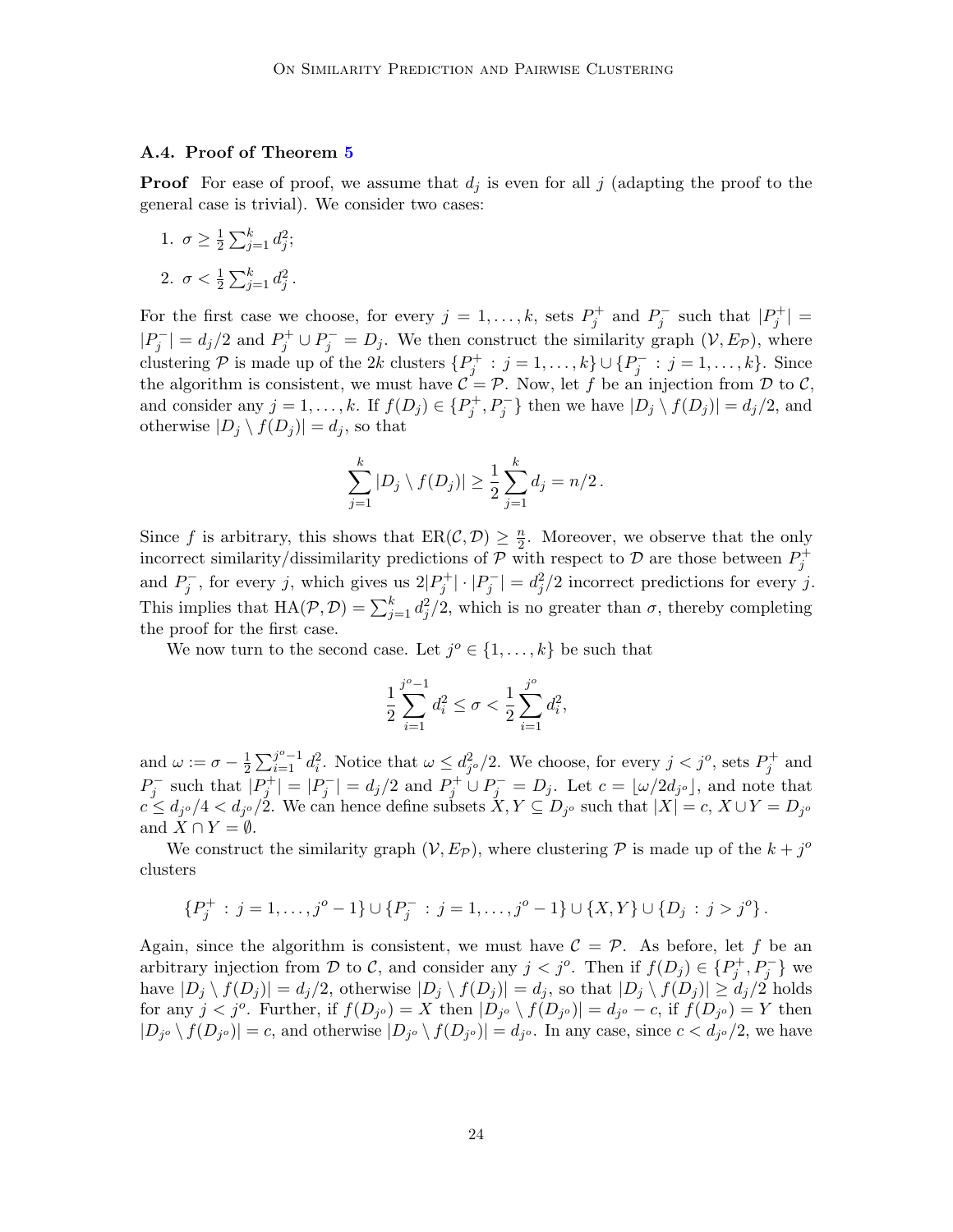$|D_{j^o} \setminus f(D_{j^o})| \geq c$ . This allows us to conclude that

$$
\begin{split} \text{ER}(\mathcal{C}, \mathcal{D}) &= \sum_{j=1}^{k} |D_j \setminus f(D_j)| \\ &\geq c + \frac{1}{2} \sum_{j=1}^{j^o - 1} d_j \\ &= \lfloor \omega / 2d_{j^o} \rfloor + \frac{1}{2} \sum_{j=1}^{j^o - 1} d_j \\ &\geq \frac{\omega}{2d_{j^o}} - 1 + \frac{1}{2} \sum_{j=1}^{j^o - 1} d_j \\ &= \frac{\sigma}{2d_{j^o}} - 1 - \frac{1}{4d_j^o} \sum_{j=1}^{j^o - 1} d_j^2 + \frac{1}{2} \sum_{j=1}^{j^o - 1} d_j \\ &= \frac{\sigma}{2d_{j^o}} - 1 + \frac{1}{2} \sum_{j=1}^{j^o - 1} d_j \left( 1 - \frac{d_j}{2d_{j^o}} \right) \\ &\geq \frac{\sigma}{2d_{j^o}} - 1 + \frac{1}{4} \sum_{j=1}^{j^o - 1} d_j \end{split}
$$

Finally, notice that the only incorrect similarity/dissimilarity predictions of  $P$  with respect to D are those between  $P_j^+$  and  $P_j^-$ , for every  $j < j^o$ , and those between X and Y, which gives us  $2|P_j^+| \cdot |P_j^-| = d_j^2/2$  incorrect predictions for every  $j < j^o$ , and an additional  $2|X| \cdot |Y| = 2c(d_{j^o} - c) \leq 2cd_{j^o} \leq \omega$  incorrect predictions between X and Y. This implies that

<span id="page-24-0"></span>
$$
\text{HA}(\mathcal{P}, \mathcal{D}) \le \omega + \sum_{j=1}^{j^o - 1} d_j^2 / 8
$$

which is in turn bounded from above by  $\sigma$ . This completes the proof for the second case.

#### A.5. Proof of Theorem [6](#page-11-1)

The following simple lemma is of preliminary importance.

**Lemma 24** Let  $H = (V, E)$  be an Erdos-Renyi  $G(n, p)$  graph. For each subgraph  $H'(V', E') \subseteq H$  with  $n' = |V'|$  nodes, when  $p = \frac{\lambda \log n'}{n'}$  the following separation property holds: As n' approaches infinity, the expected number z of isolated vertices in  $G'$  equals  $(n')^{1-\lambda}$ . Furthermore, in the special case when  $n' = \frac{1}{n}$  $\frac{1}{p}$ , we always have  $z \geq \frac{1}{pe}$  $\frac{1}{pe}.$ 

**Proof** In order to prove this property, it suffices to observe that, given any node in  $V'$ , the probability that it is isolated in G' is equal to  $(1-p)^{n'-1}$ , which in turn is equal to  $e^{-\lambda \log n'} = (n')^{-\lambda}$  as n' approaches infinity. Hence we have  $z = (n')^{1-\lambda}$ . By a similar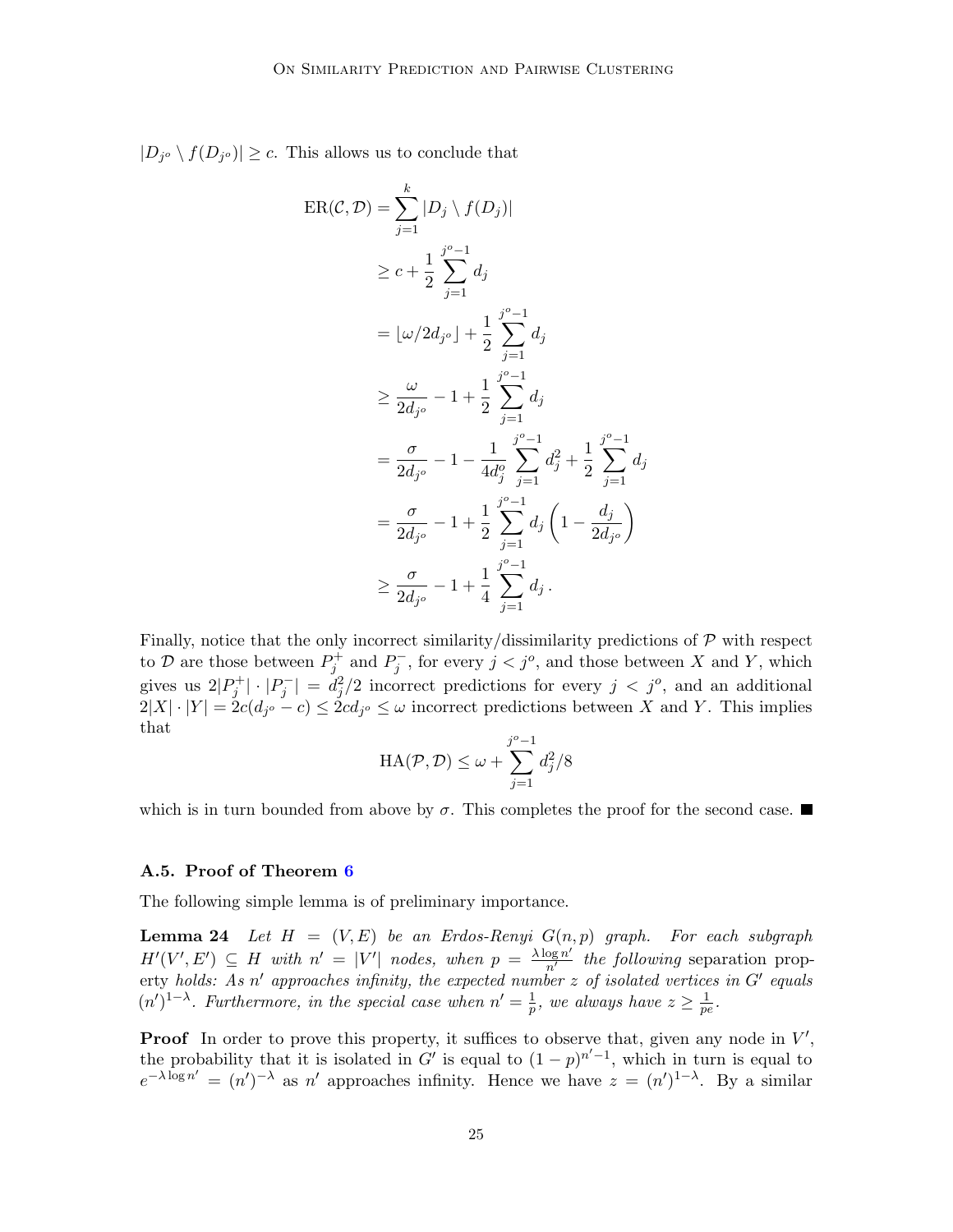argument, it is immediate to verify that in the case when  $n' = \frac{1}{n}$  $\frac{1}{p}$  we have  $z=\frac{1}{p}$  $\frac{1}{p}(1-p)^{\frac{1}{p}-1}$ which is never smaller than  $\frac{1}{ep}$ .

**Proof** (Theorem [6\)](#page-11-1) Let  $G' = (V, E')$  denote the undirected graph whose edge set E' is made up of all pairs of vertices drawn in S. Since S is drawn uniformly at random,  $G'$  turns out to be an Erdos-Renyi graph  $G(n, p)$ , with  $p = m/n^2$ .

Setting  $\lambda = 2$  in Lemma [24,](#page-24-0) we have that for all clusters  $C \in \mathcal{C}$  such that  $\frac{2 \log |C|}{|C|} \leq p$ , cluster  $C$  can be *completely* detected by Algorithm [1](#page-6-0) (line 3 therein) with probability at least  $\frac{1}{|C|}$ . Hence, the expected number of misclassification errors made when detecting such clusters is upper bounded by 1 per cluster. In order to satisfy the assumption  $\frac{2 \log |C|}{|C|} \leq p$ , the size of these clusters must be equal to a value  $\tau = \Omega(\rho \log \rho)$ , where we set  $\rho = \frac{1}{n}$  $\frac{1}{p}$  .

Finally, we can conclude the proof observing that the total number of misclassification errors is bounded in expectation by the sum of the following two quantities: (i) the number of clusters larger than  $\tau$ , which in turn is bounded by k, and (ii) the total number of nodes belonging to the clusters smaller or equal to  $\tau$ , which in turn is bounded by  $k\tau$ :

$$
\mathbb{E}\left[\text{ER}(\mathcal{C}, \mathcal{D})\right] = \mathcal{O}\left(k(1+\tau)\right) = \mathcal{O}\left(k\rho\log\rho\right),\tag{11}
$$

thereby concluding the proof.

#### A.6. Proof of Theorem [7](#page-11-2)

**Proof** As in the proof of Theorem [6,](#page-11-1) we denote by  $G' = (V, E')$  the undirected graph whose edge set  $E'$  is made up of all pairs of vertices drawn in the training set  $S$ . Since  $S$  is drawn uniformly at random,  $G'$  turns out to be an Erdos-Renyi graph.

The basic idea of this proof is to construct a collection  $\mathcal H$  of z disjoint subsets of V, call them  $H_1, H_2, \ldots, H_z$ , and, for all  $j \in \{1, \ldots, z\}$ , to *randomly* label all nodes of each subset  $H_j$  using only a pair of classes of  $\{1, \ldots, k\}$ . These z pairs of classes must be distinct and disjoint. The random labeling is accomplished in such a way that no algorithm can exploit the training set to guess how each  $H_j$  is labeled. More specifically,  $H$  is created so as to satisfy the following two properties:

**Property (i)** For all  $j = 1, \ldots, z$ , no pair of nodes in  $H_j$  are connected by an edge in the training graph representation G', i.e. for each pair of nodes  $u, v \in H_j$ , we have  $(u, v) \notin S$ .

**Property (ii)** For all  $j = 1, \ldots, z$ , we have that the expected size of  $H_j$  (over the random draw of the training set S) is larger than  $\frac{n^2}{2m}$  $\frac{n^2}{2me}$ , if  $m > \frac{n}{2}$ , where *e* is the base of natural logarithms, while it is  $\Theta(n)$  if  $m \leq \frac{n}{2}$  $\frac{n}{2}$ .

Figure [1](#page-26-0) provides a pictorial explanation of the randomized labeling strategy we are going to describe.

We now describe in detail the randomized labeling strategy (a randomized clustering D representing a clustering with k clusters), and derive a lower bound for  $\mathbb{E}_{S,D}[\text{ER}(\mathcal{C}, \mathcal{D})]$ when  $H$  satisfies both the above properties.

Let  $z \leq \lfloor \frac{k-1}{2} \rfloor$ . Once we constructed such a collection H of clusters, we associate a distinct pair of classes in  $\{1, \ldots, k\}$  with each  $H_j$  in such a way that all these class pairs are distinct and disjoint. This allows us to always leave one class out (say, class  $k$ ) for labeling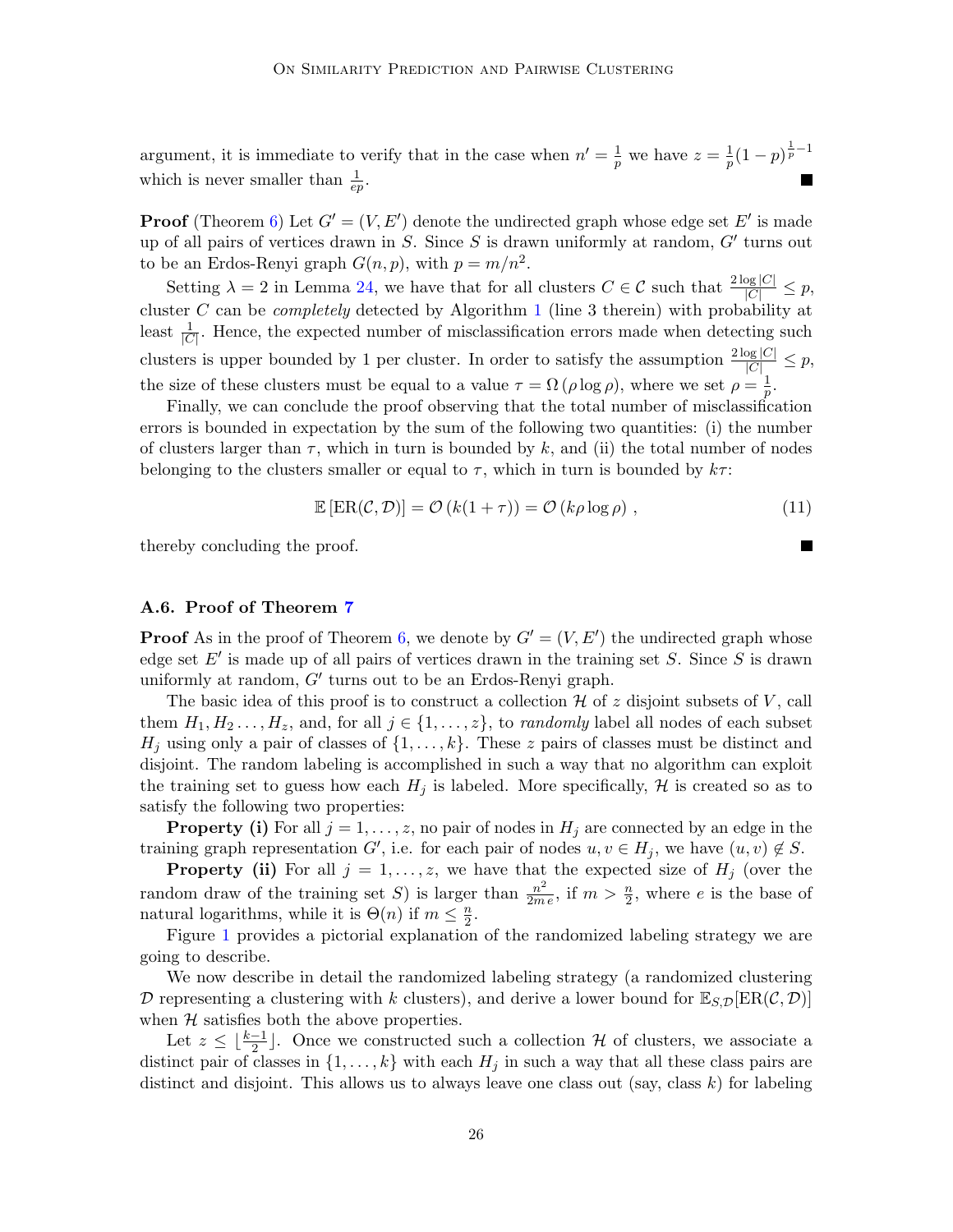

<span id="page-26-0"></span>Figure 1: Illustration of the randomized labeling that achieves the lower bound in Theorem [7.](#page-11-2) The grey area includes all the nodes of V. In this example, we set  $z = 3$  and  $k = 7$ . In this case we thus have  $\frac{k-1}{2}$  $\left[\frac{-1}{2}\right] = 3.$  G is the collection of the 3 vertex-disjoint subgraphs  $G'_1$ ,  $G'_2$  and  $G'_3$ . The node set size of each of these subgraphs is equal to  $\left| \frac{n^2}{2} \right|$  $\frac{n^2}{2m}$ . The subsets of isolated vertices in these 3 subgraphs are  $H_1$ ,  $H_2$ , and  $H_3$ , which are depicted in this figure by the bicoloured circles. Each color represents a class. For each j, the expected size of  $H_j$  must be linear in the size of the node set of  $G'_j$ . For  $j = 1, 2, 3$ , set  $H_j$  is labeled by selecting uniformly at random a class between the two classes (or colors)  $2j - 1$  and  $2j$ . All the remaining nodes in the grey area of this picture are given the same class 7. Hence, for each pair of nodes u and v both belonging to  $H_j$  for some j, we must have  $(u, v) \notin S$ . On the contrary, for each pair u and v with  $u \in H_j$ , for some j, and  $v \notin H_j$ , we must have  $y_{u,v} = 0$ . The information of the training set cannot be used to predict how the nodes in  $H_1$ ,  $H_2$ , and  $H_3$ , are labeled. In fact, any algorithm will make  $\frac{1}{2}$ mistakes in expectation over the randomized labeling on each node contained in these subsets.

all remaining vertices in V. In particular, we associate with  $H_j$  the class pair  $(2j-1, 2j)$ , and then adopt the following randomized strategy:

For all  $j = 1, \ldots, z$ , set  $H_j$  is split uniformly at random into two subsets  $H'_j$  and  $H''_j$ , and we label  $H'_j$  by class  $2j-1$  and  $H''_i$  by class  $2j$ . All remaining nodes in  $V \setminus \cup_{j=1}^z H_j$  are labeled with class k.

This randomized labeling strategy ensures that, in order to guess the true clustering  $\mathcal{D}$ , no learning algorithm can exploit the information provided by  $S$ , since for all node pairs  $(v, w)$  with  $v \in H_j$ , for some  $j \in \{1, \ldots, z\}$ , one of two cases hold:

Case (a):  $w \in H_j$ , which implies that  $(v, w) \notin S$ , because of Property (i). We have therefore no training set information related to the similarity of nodes laying in the same set  $H_j$ .